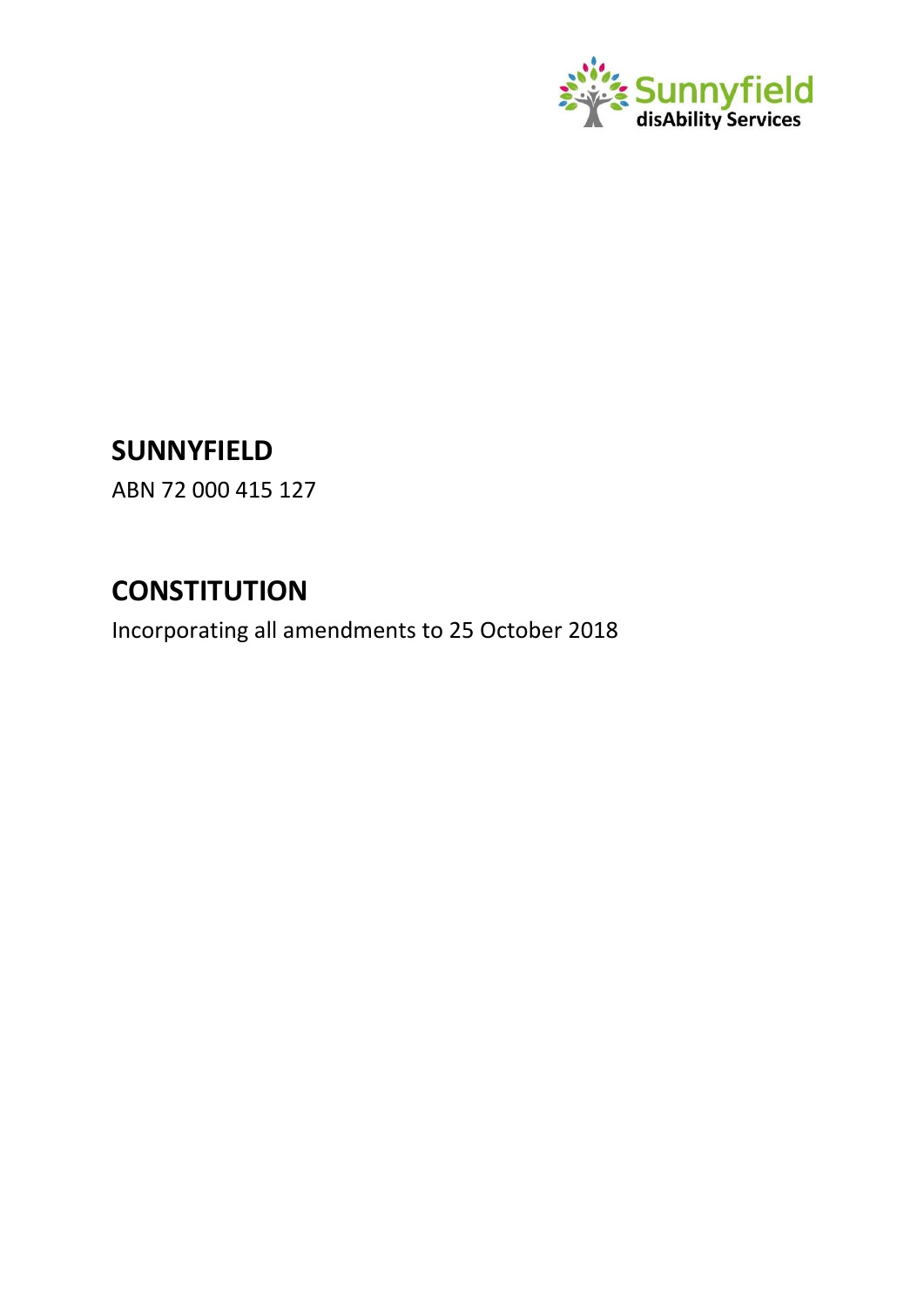#### **CONSTITUTION OF SUNNYFIELD ABN 72 000 415 127**

## **A PUBLIC COMPANY LIMITED BY GUARANTEE**

## **1. INTRODUCTION**

- 1.1 The name of the company is Sunnyfield.
- 1.2 Sunnyfield is a public company limited by guarantee.
- 1.3 In this Constitution:

**Act** means the Corporations Act 2001;

**Alternate Director** means a person appointed in accordance with clause 17.12;

**Annual Subscription** means the annual subscription payable by a Member pursuant to clause 11;

**ASIC** means the Australian Securities and Investments Commission;

**Auditor** means the auditor for the time being of Sunnyfield;

**Board** means the Board of Directors of Sunnyfield;

**Chair** means the person appointed to be the chair of meetings of the Board or the chair of meetings of Members (as applicable);

**Chief Executive Officer** means any person appointed by the Board to perform the duties of Chief Executive Officer;

**Competing Nomination** means a nomination by a Relative in a form approved by the Board from time to time lodged in accordance with clause 7.5 in circumstances where another Relative of the same Person Sunnyfield Supports has lodged such a nomination;

**Constitution** means this Constitution of Sunnyfield as amended from time to time;

**Director** means a member for the time being of the Board who is formally and lawfully appointed and includes an alternate Director;

**disability** has its ordinary meaning and includes intellectual disability;

**Dispute Notice** means a written notice served on the Company Secretary having the effect of disputing the admission to or continuing enrolment of a Relative in the class of Family Member;

**Family Member** means a person recorded in the Company's Register of Members as a Family Member pursuant to the provisions of clause 7.5;

**General Member** means a person recorded in the Company's Register of Members as a General Member pursuant to the provisions of clause 7.4;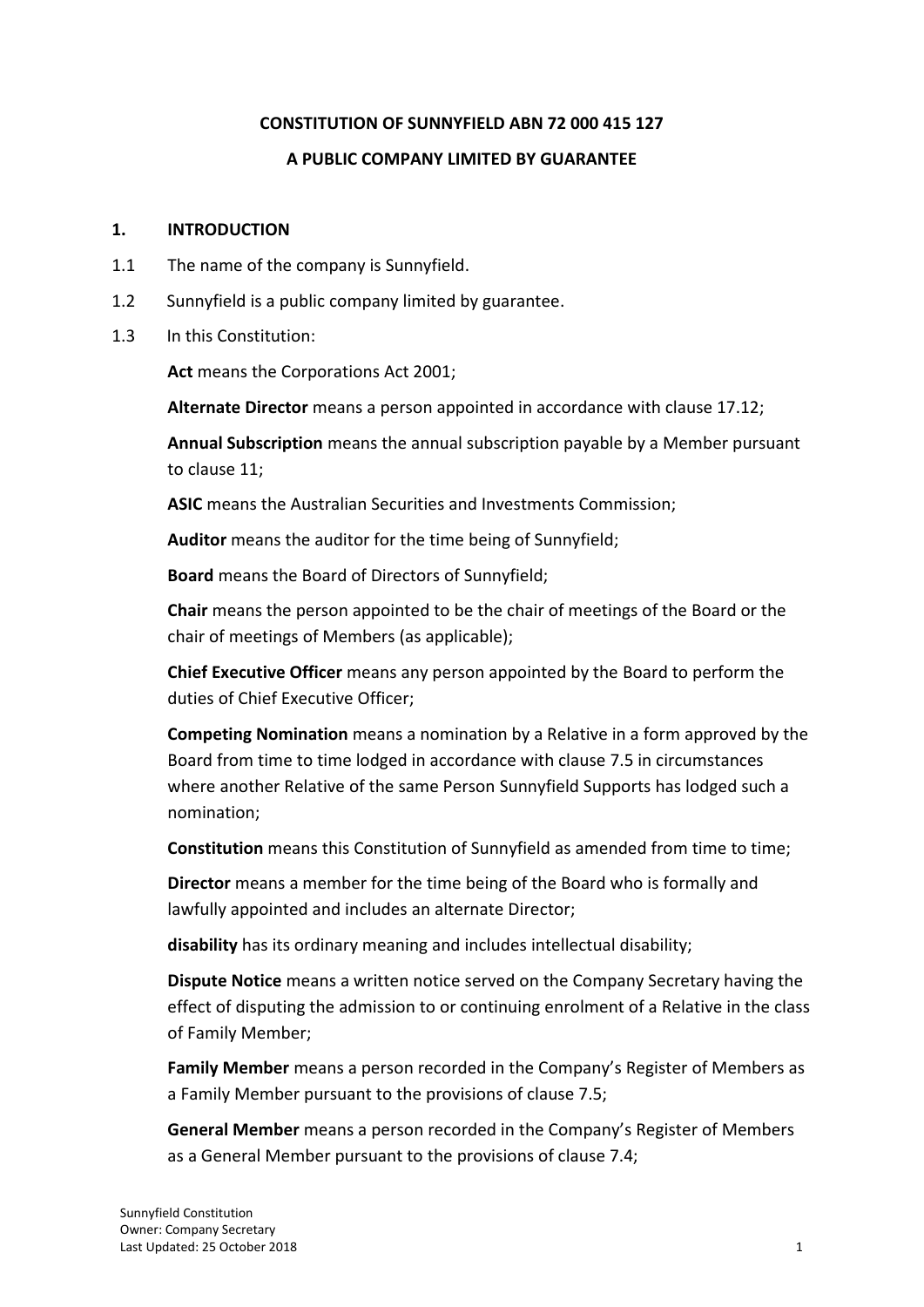**Member** means a person admitted to membership of Sunnyfield as a Family Member or a General Member;

**Officer** means an officer of Sunnyfield within the meaning of section 9 of the Act;

**Person Sunnyfield Supports** means a person with a disability who receives services from Sunnyfield in any capacity;

**Registered Office** means the registered office for the time being of Sunnyfield;

**Register** means the register of Members to be kept in accordance with the Act;

**Relative** means in respect of a Person Sunnyfield Supports, any person admitted by the Board as a Member under clause 7.3 in respect of that Person Sunnyfield Supports;

**Seal** means the Common Seal of Sunnyfield;

**Secretary** means any person appointed to perform the duties of Secretary of Sunnyfield; and

**Tax Act** means the Income Tax Assessment Act 1997 and any statutory modification, amendment or re-enactment thereto.

- 1.4 In this Constitution
	- (a) words importing the singular also include the plural and vice versa, words importing a reference to the masculine gender include the feminine gender and vice versa, and words importing persons includes companies, corporations and associations (whether incorporated or unincorporated) and vice versa;
	- (b) an expression in this Constitution that has a particular meaning in the Act has the same meaning in this Constitution;
	- (c) where there is any inconsistency between this Constitution and the Act, this Constitution prevails to the extent of the inconsistency except where the Act cannot be excluded or modified; and
	- (d) reference to any Act, Regulation or other legislation includes any statutory modification, amendment or re-enactment thereto and any reference to any section, part or division is to that provision as so modified, amended or reenacted.
- 1.5 This Constitution contains clauses setting out the manner in which the Members have agreed to conduct the internal administration of Sunnyfield.
- 1.6 The objects for which Sunnyfield is established are:
	- (a) primarily, to provide services to people with an intellectual disability; and generally to provide residential and/or vocational services, day programs,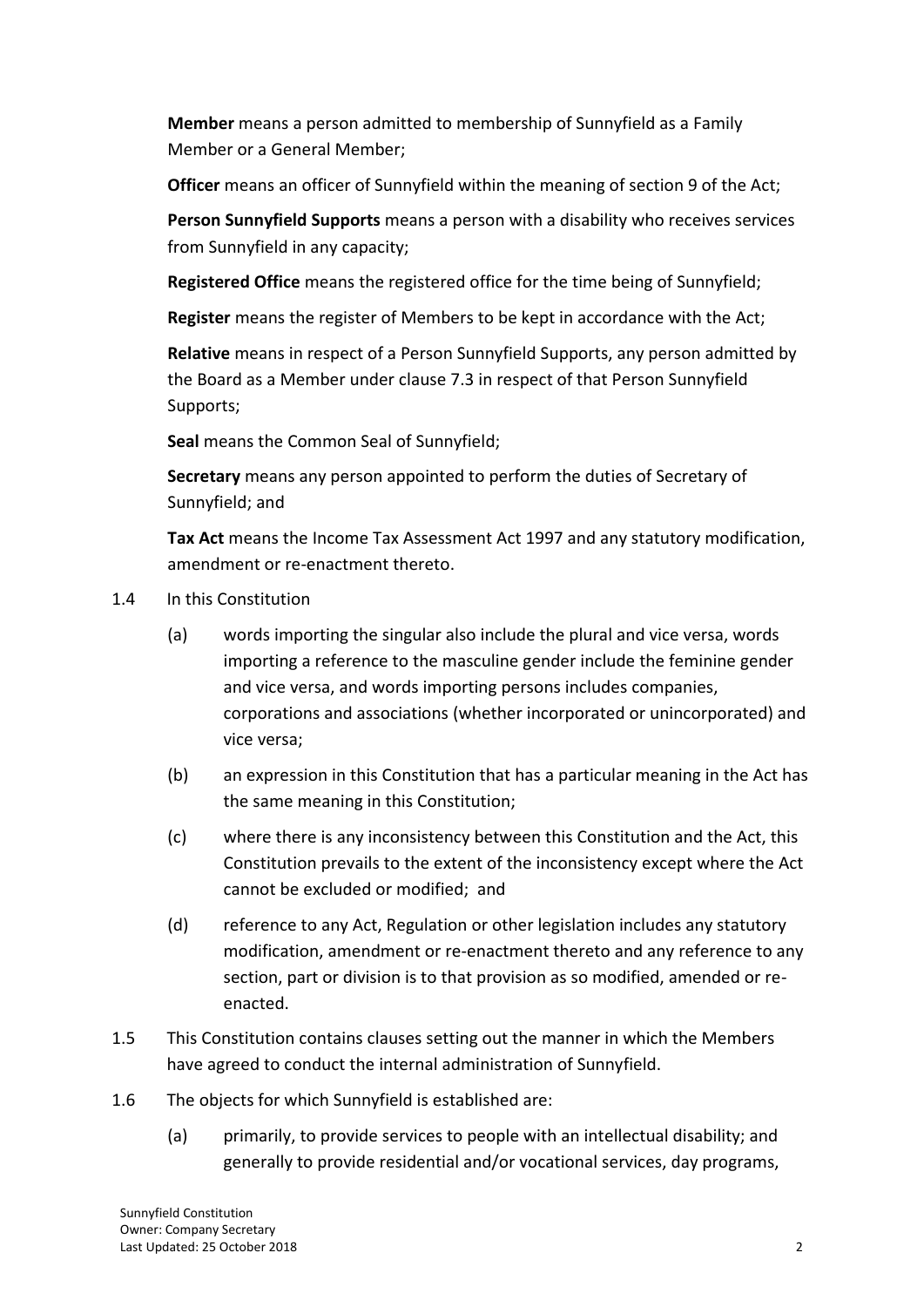respite, development and advocacy and aged care to and in respect of people with a disability;

- (b) to communicate openly with all stakeholders, and to respect their views;
- (c) to act ethically and with integrity in all its dealings including in its stewardship role;
- (d) to encourage equity of opportunity and value in its corporate practices;
- (e) to treat all stakeholders appropriately, to build trust and maintain and enhance the quality of services provided;
- (f) to continuously develop its people, services and facilities to sustain growth and to provide the best possible outcomes in all areas of its activities;
- (g) to provide any additional support required by a person with a disability in the areas of transportation, education, training, employment, therapy and recreation of such persons, as the Board may from time to time determine;
- (h) to promote the welfare generally of people with a disability and ensure that they will be adequately and sympathetically supported during their lifetime;
- (i) to ensure that people with a disability are receiving the skills and education they require to pursue personal interests and services are delivered in an empowering and learning environment to further their independence;
- (j) to make known and further the objects and activities of Sunnyfield by the publication and distribution of papers, journals and other publications and by advertising in any medium or by any means considered desirable;
- (k) so far as may be permitted by the Tax Act and the Charitable Fundraising Act 1991 (NSW) to accept subscriptions and donations (whether real or personal estate) and devices and bequests and to collect funds for all or any of the purposes of Sunnyfield;
- (l) to contract with, appoint, employ, remove or suspend such staff or consultants as may be necessary or convenient for the purposes of Sunnyfield and to delegate to any such persons such power or duties of Sunnyfield as may legally be so delegated;
- (m) to draw, accept, endorse, discount, execute and issue promissory notes, bills of exchange, warrants and securities or other negotiable instruments;
- (n) in furtherance of the objects of Sunnyfield to borrow or raise and secure payment of any money that may be required by Sunnyfield, upon such terms as may be deemed advisable and in particular by the issue of bonds, debentures, bills of exchange, promissory notes or other obligations or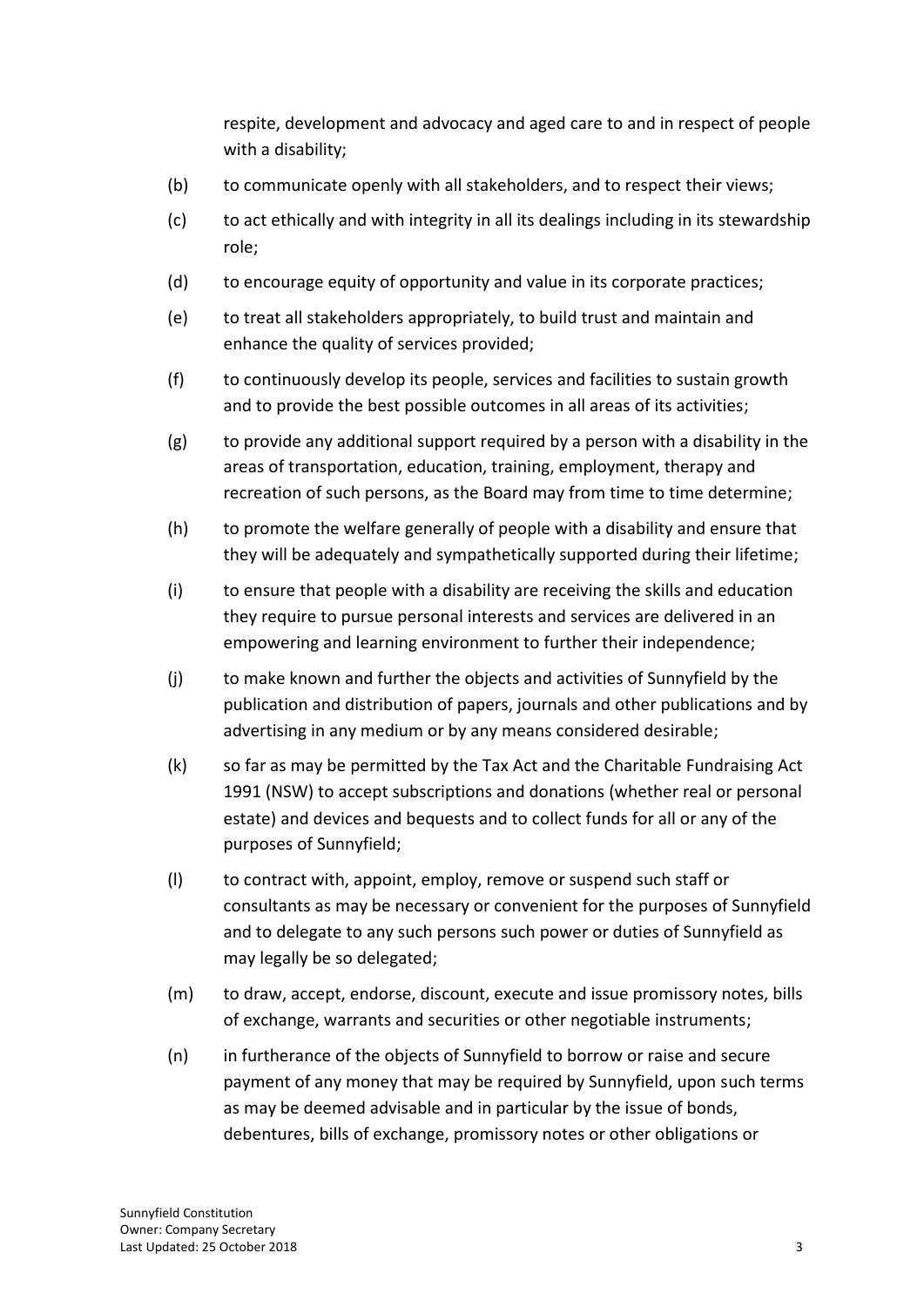securities of Sunnyfield or by mortgage or charge on all or any part of the property of Sunnyfield;

- (o) subject to the provisions of the Act to purchase, sell, take on lease or in exchange, hire or otherwise acquire any real and personal property, and in particular any land or buildings, furniture or library and any rights or privileges which Sunnyfield may think necessary or convenient for the purpose of its objects and to erect and from time to time maintain and alter any building for the purpose of Sunnyfield, provided that in case Sunnyfield shall take or hold any property which may be subject to any trusts Sunnyfield shall only deal with the same in such manner as is allowed by law having regard to such trusts;
- (p) to sell, improve, mortgage, lease, exchange, dispose or otherwise deal with all or any part of the property and rights of Sunnyfield;
- (q) to establish and disestablish, conduct, and control branches, committees, and other forms of organisations and administration, for the purposes of Sunnyfield and to delegate the powers and duties of Sunnyfield;
- (r) to undertake and execute any trusts or matters affecting any real or personal property of any description which may seem directly or indirectly conducive to any of the objects of Sunnyfield;
- (s) to act as a trustee for trusts with objects which are the same as or similar to the objects described in this clause 1.6and which prohibits the distribution of its income and property amongst its members to an extent at least as great as is imposed on Sunnyfield under or by virtue of clause 2;
- (t) to establish, subsidise, promote, co-operate with, receive into union, become a member of, or appoint trustees, agents or delegates to control, manage, superintend, lend monetary assistance to or otherwise assist any association, fund or institution incorporated or unincorporated with objects altogether or in part similar to those of Sunnyfield and which prohibits the distribution of its income and property among its members to an extent at least as great as that imposed on Sunnyfield under or by virtue of clause 2 of this Constitution and to donate money for the advancement of any of the objects of Sunnyfield;
- (u) to apply for and obtain any special Act of Parliament to promote or advance the interests of Sunnyfield;
- (v) to invest and deal with the money of Sunnyfield not immediately required in such manner as may be permitted by law; .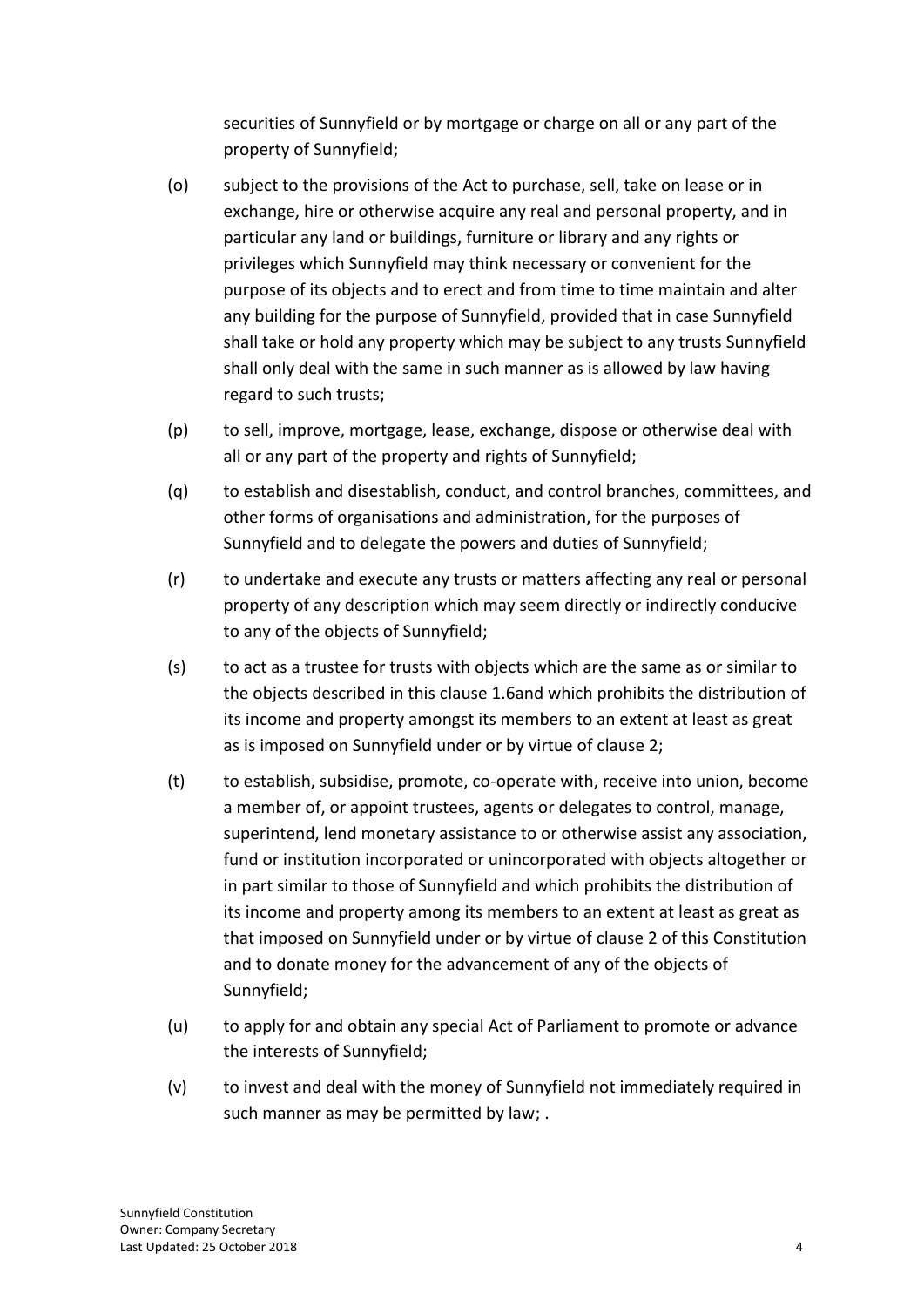- (w) to do all other such lawful acts and things as are or may be deemed necessary or conducive to the attainment of any of the aims, objects and purposes of Sunnyfield or in the exercise of any of its powers; and
- (x) to undertake such fund raising activities as the Board may from time to time determine (including without limitation, activities which may involve the expenditure of funds).

Sunnyfield may only exercise its powers for the objects set out in this clause 1.6notwithstanding any provisions of the Act that may permit it to pursue other objects.

1.7 If any doubt arises as to the construction or interpretation of any clause of the Constitution, or of any of the regulations for the time being of the Board, the decision of the Board shall be conclusive and binding on all Members provided that such decision is reduced into writing and duly minuted.

## **2. APPLICATION OF INCOME AND PROPERTY**

- 2.1 The income and property of Sunnyfield, whensoever derived, shall be applied solely towards the promotion of the objects of Sunnyfield as set forth in this Constitution.
- 2.2 No portion of the income and property of Sunnyfield shall be paid or transferred, directly or indirectly, by way of dividend, bonus or otherwise howsoever by way of profit, to the Members.
- 2.3 Sunnyfield is prohibited from paying fees to any of the Directors.
- 2.4 Nothing in this clause 2 prevents the payment, in good faith, of reasonable and proper remuneration to any Officer or employee of Sunnyfield or to any Member, in return for any services actually rendered to Sunnyfield, nor prevent the payment of interest at a rate not exceeding interest at the rate for the time being charged by Bankers in Sydney for overdrawn accounts on money lent, or reasonable and proper rent for premises demised or let by any Member to Sunnyfield.
- 2.5 Subject always to the prior compliance with any act governing charitable fund raising bodies, Sunnyfield may pay to a Director:
	- (a) out of pocket expenses reasonably incurred by a Director in the performance of any duty as Director of Sunnyfield where the amount payable does not exceed an amount approved by the Board;
	- (b) for any service rendered to Sunnyfield by the Director in a professional or technical capacity, other than in the capacity as Director, where the provision of the service has the prior approval of the Board and where the amount payable is approved by the Board and is not more that an amount which commercially would be reasonable payment for the service.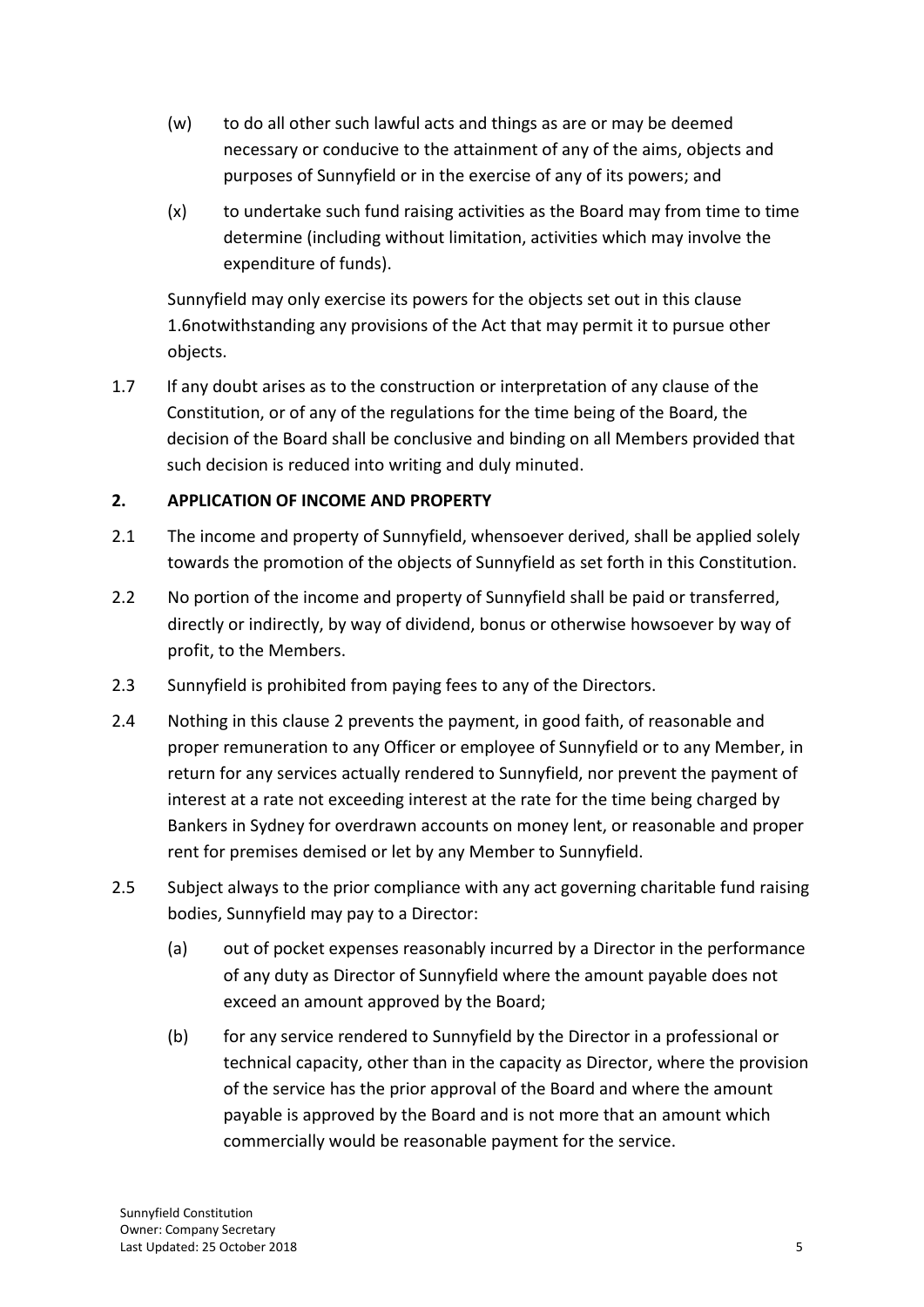#### **3. AMENDMENTS**

Subject to the Act and this Constitution, Sunnyfield may by Special Resolution alter or add to this Constitution, but no addition, alteration or amendment shall be made to or in this Constitution for the time being in force, unless the same shall have been submitted to the Ministers of the Crown for the time being respectively administering the Act, the Tax Act and the Charitable Fundraising Act, 1991 (NSW) on such occasions and in such terms as the relevant act or regulations thereunder require.

#### **4. LIMITED LIABILITY**

The liability of Members is limited.

#### **5. CONTRIBUTION**

Every Member and every Honorary Life Member of Sunnyfield undertakes to contribute to the assets of Sunnyfield in the event of the same being wound up during the time that he or she is a Member or within one year afterwards for payment of the debts and liabilities of Sunnyfield contracted before the time at which he or she ceases to be a Member and of the costs charges and expenses of winding up the same and for the adjustments of the rights of contributors amongst themselves such amount as may be required not exceeding Twenty Dollars (\$20.00).

#### **6. WINDING UP**

- 6.1 If upon the winding up or dissolution of Sunnyfield there remains after the satisfaction of all its debts and the liabilities any property whatsoever the same shall not be paid to or distributed among the Members but shall be given or transferred to some other institution or institutions in Australia having objects similar to the objects of Sunnyfield and which prohibits the distribution of its or their income and property amongst its or their Members to an extent at least as great as is imposed on Sunnyfield under or by virtue of clause 2 hereof and (if at the time of winding up or dissolution Sunnyfield is endorsed as a public benevolent institution pursuant to the Tax Act) which is a public benevolent institution for the purposes of the Tax Act such institution or institutions to be determined by the Directors at or before the time of dissolution and in default thereof by the Chief Judge in Equity of the Supreme Court of New South Wales or any Judge of that Court as may have or acquire jurisdiction in the matter and if and so far as effect cannot be given to the aforesaid provision then to some charitable object.
- 6.2 If Sunnyfield is a public benevolent institution endorsed or otherwise duly authorised as a deductible gift recipient for the purposes of the Tax Act and Sunnyfield maintains a gift fund pursuant to such endorsement, Sunnyfield must, on the earlier of the winding up of the gift fund or Sunnyfield having its said endorsement or authorisation revoked, transfer any surplus assets of that gift fund to an institution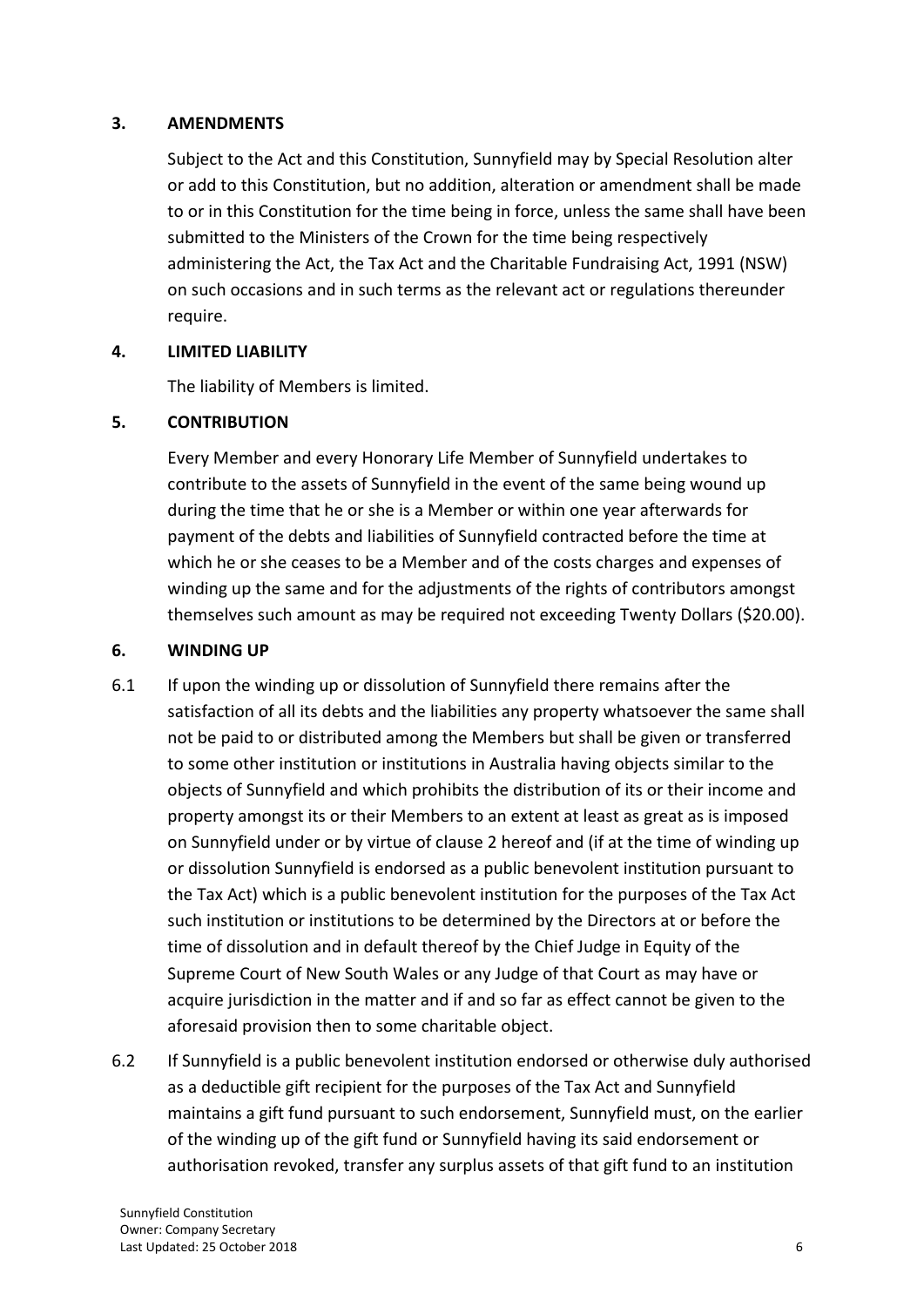or institutions in Australia having objects similar to the objects of Sunnyfield, which prohibits the distribution of its or their income and property amongst its or their Members to an extent at least as great as is imposed on Sunnyfield under or by virtue of clause 2 hereof, which is a public benevolent institution endorsed as a deductible gift recipient for the purposes of the Tax Act and which maintains a gift fund pursuant to such endorsement, such institution or institutions to be determined by the Directors.

## **7. MEMBERS**

- 7.1 There must be at least one (1) Member.
- 7.2 The Board may from time to time register an increase or a decrease in the number of Members.
- 7.3 To further the objects of Sunnyfield and maintain and strengthen the family basis of Sunnyfield, membership of Sunnyfield is open to the following categories of person associated with a Person Sunnyfield Supports who has received three months mutually satisfactory service from Sunnyfield:
	- (a) members of the immediate family of the Person Sunnyfield Support; or
	- (b) other close relatives of the Person Sunnyfield Supports as approved by the Board in its discretion; or
	- (c) the guardian of the Person Sunnyfield Supports. In this clause "guardian" does not include a government appointed nominee.
- 7.4 Membership of Sunnyfield may be granted as either a Family Member or a General Member provided that at any time there can only be one Family Member in respect of each Person Sunnyfield Supports. Any Member who is not a Family Member is a General Member.
- 7.5 If :
	- (a) any Relative of a Person Sunnyfield Supports nominates himself or herself as the Family Member for the Person Sunnyfield Supports, or is nominated as the Family Member for the Person Sunnyfield Supports by another Member who is a Relative of the same Person Sunnyfield Supports;
	- (b) the nomination is substantially in a form prescribed by the Board from time to time; and
	- (c) the nomination is approved by the Board,

that person may be admitted to the class of Family Member, effective immediately upon the approval by the Board of the nomination.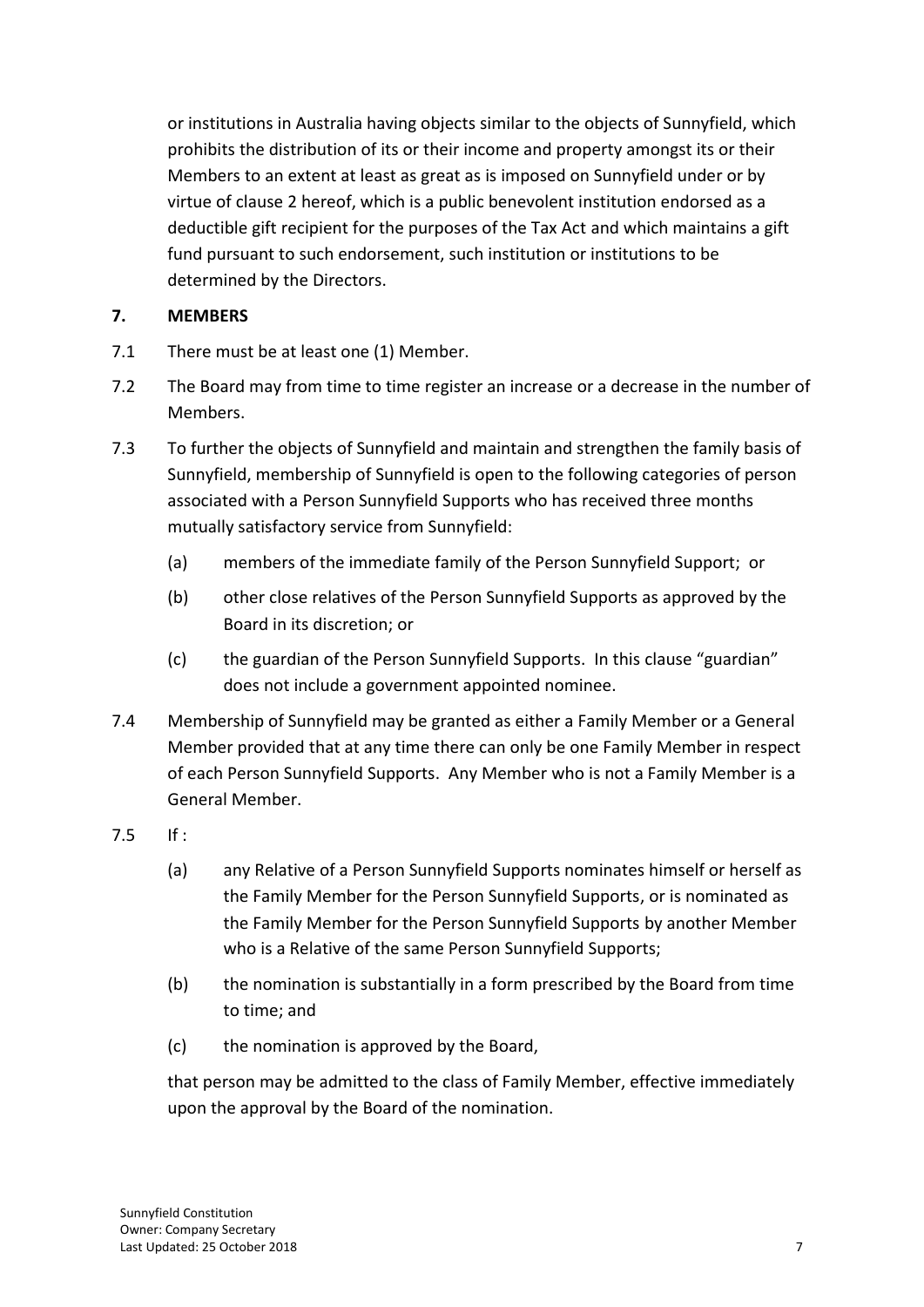- 7.6 The Board may assume that a Relative who meets the criteria in clauses 7.4 and 7.5 above is eligible for admission to the class of Family Member in the absence of a Competing Nomination or receipt of a written Dispute Notice.
- 7.7 If the Company receives a Competing Nomination or a Dispute Notice prior to or after the admission of a Relative to the class of Family Member, the Board may decline to admit, or withdraw the prior admission of, such Relative of the Person Sunnyfield Supports to the class of Family Member until the Company receives:
	- (a) a written notice from the Relative who submitted the Competing Nomination or Dispute Notice that:
		- (i) the Competing Nomination is withdrawn; or
		- (ii) the Dispute Notice is withdrawn; or
	- (b) where a Competing Nomination has been submitted, a written notice from the Relative the subject of the original nomination under clause 7.5 withdrawing that nomination, in which case the Competing Nomination may be considered by the Board under clause 7.5; or
	- (c) an order of the court to admit a nominated Relative to the class of Family Member.
- 7.8 The Board is under no obligation to notify a Relative of the receipt by the Company of an application for admission to the class of Family Member.
- 7.9 If a Relative is admitted as a Family Member and the Company subsequently receives a Dispute Notice, the relevant Family Member shall cease to be a Family Member from the date on which the Board exercises its discretion under clause 7.7
- 7.10 Subject to compliance with this Constitution any Member who ceases to be a Family Member may elect to be a General Member and enjoy all the rights of a General Member.
- 7.11 Unless the Board determines otherwise, every applicant meeting the criteria for membership of Sunnyfield (other than Honorary Life Membership) shall be proposed by one and seconded by another Member having the right to vote.
- 7.12 All applications for membership in any class shall be subject to the approval of the Board which may withhold such membership in its absolute discretion without ascribing any reason therefore. The application for membership shall be in such form as the Board may from time to time prescribe. The Board's decision is final. Such persons as the Board shall admit to membership and be enrolled on the Register shall be Members.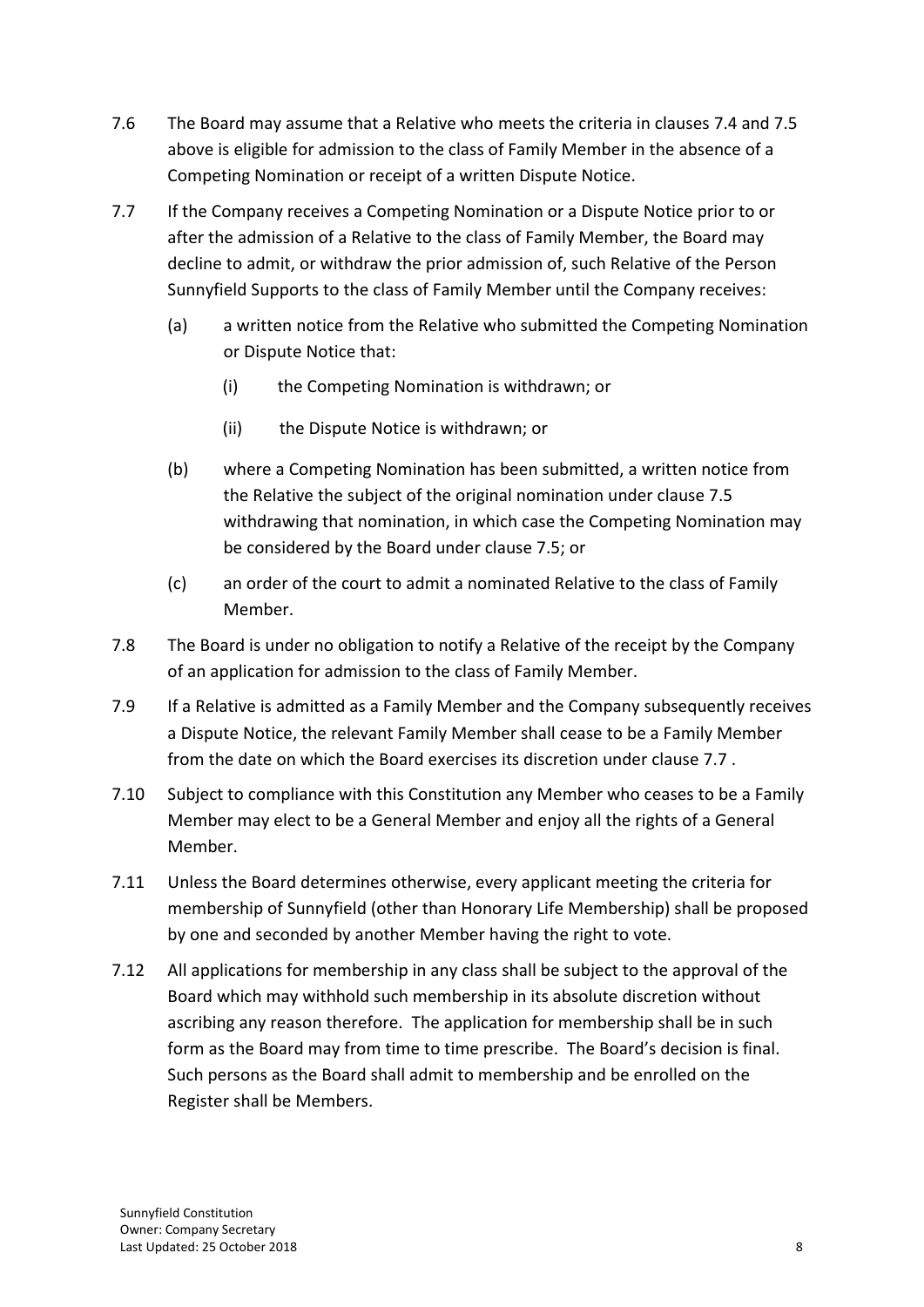- 7.13 The Board may from time to time establish different classes of Members and prescribe the qualifications, rights and privileges of persons to become a member of a class.
- 7.14 Every Member entered on the Register of Members as at (30 August 2010) becomes a General Member as at that date, and subject to a compliance with this Constitution other than clause 12.3 has the right to retain General Membership indefinitely.
- 7.15 Any persons admitted to Membership after 30 August 2010 may retain Membership subject to compliance with this Constitution including clause 12.3.

## **8. HONORARY LIFE MEMBERS**

- 8.1 Any person may be elected to be an Honorary Life Member by the Members by ordinary resolution in General Meeting if:
	- (a) the Board has considered that the person warrants special recognition for outstanding service to Sunnyfield; and
	- (b) the Board has made a recommendation in writing to the Members for consideration in General Meeting that such person be considered for election to Honorary Life Membership.
- 8.2 At no time may there be more than 20 Honorary Life Members.
- 8.3 Subject to clause 12.1, any person who is a Family Member or a General Member at the time of their election to be an Honorary Life Member also retains their status as a Family Member or a General Member, as the case may be, and all rights and obligations associated with that category of membership, notwithstanding their election as an Honorary Life Member.

## **9. PATRONS**

A Patron or Patrons of Sunnyfield may be elected by the Members in General Meeting if the Board has first nominated a person or persons the Board considers appropriate for consideration by the Members in General Meeting. A Patron need not be a Member and shall hold office at the discretion of the Board.

## **10. REGISTER**

The Secretary shall keep the Register. A Member's details shall not be entered into such register except on authority of the Board.

## **11. ANNUAL SUBSCRIPTION**

- 11.1 Subject to clause 11.4, Members (other than Honorary Life Members) must pay an annual subscription (if any) determined by the Board.
- 11.2 Annual subscriptions (if any) shall be payable at such times and in such manner as determined by the Board in each year.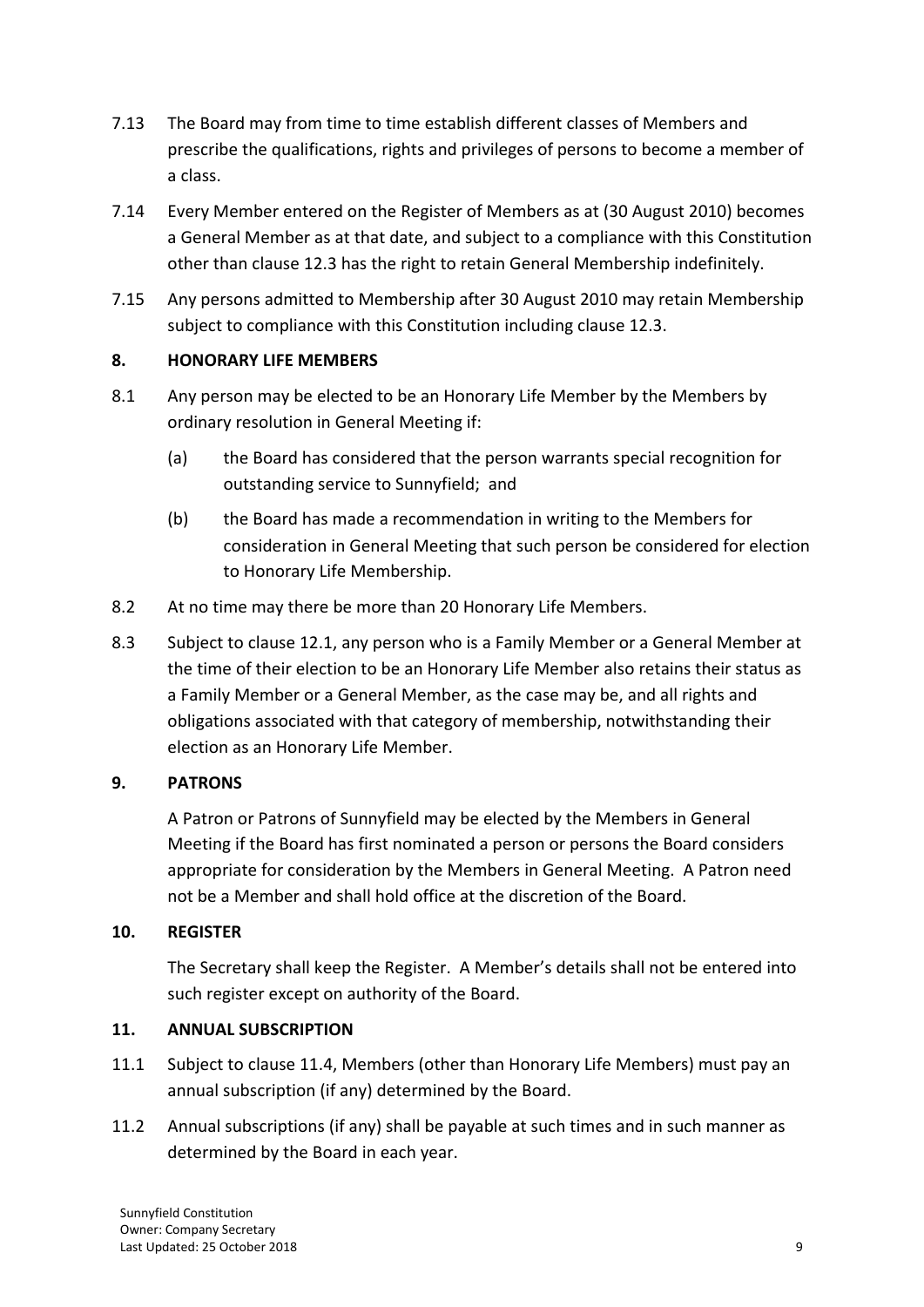- 11.3 The Board may on application by a Member, allow the Member to pay the annual subscription (if any) by instalments or waive the payment as determined by the Board.
- 11.4 The Board may in its discretion determine that no annual subscription is payable by the Members for a given year.

## **12. CESSATION OF MEMBERSHIP**

- 12.1 A Member ceases to be a Member if:
	- (a) he or she dies;
	- (b) he or she resigns his or her membership by sending his or her resignation in writing to the Secretary and upon such resignation being accepted by the Board and such Member paying up any arrears of subscription (including annual subscriptions) due by him or her, he or she shall cease to be a Member; or
	- (c) his or her membership ceases as a result of clauses 12.3 to 12.5; or
	- (d) in the discretion of the Directors, the Company does not have a valid address for the Member for a period of 12 months from the date on which the address held by the Company for that Member is no longer valid.
- 12.2 Any person who shall by any means cease to be a Member, shall nevertheless remain liable for and shall pay to Sunnyfield, all monies which at the time of his or her ceasing to be a Member were due from him or her to Sunnyfield.
- 12.3 The Board may in its discretion order that in respect of a Member to whom clause 7.14 applies, membership ceases three (3) years after the Person Sunnyfield Supports who is related to the Member ceases to receive services from Sunnyfield on a regular basis.
- 12.4 Any person who ceases to be a Member under clause 12.1.4 shall be entitled to automatic reinstatement as a Member from the date on which that person provides a valid address to the Company, provided that any person exercising this right who was a Member under clause 12.3 shall only be entitled to the reinstatement of that membership until the date on which that person would have been entitled to be a Member under clause 12.3.
- 12.5 Subject to clause 12.7, the Board may resolve a Member to have forfeited membership and may direct his or her name to be removed from the Register if he or she:
	- (a) is in arrears with their annual subscription (if any) for a period of one  $(1)$ month after the same becomes due and after that period neglects for one (1) month after notice is given to him or her in writing by the Secretary or Treasurer to pay such arrears;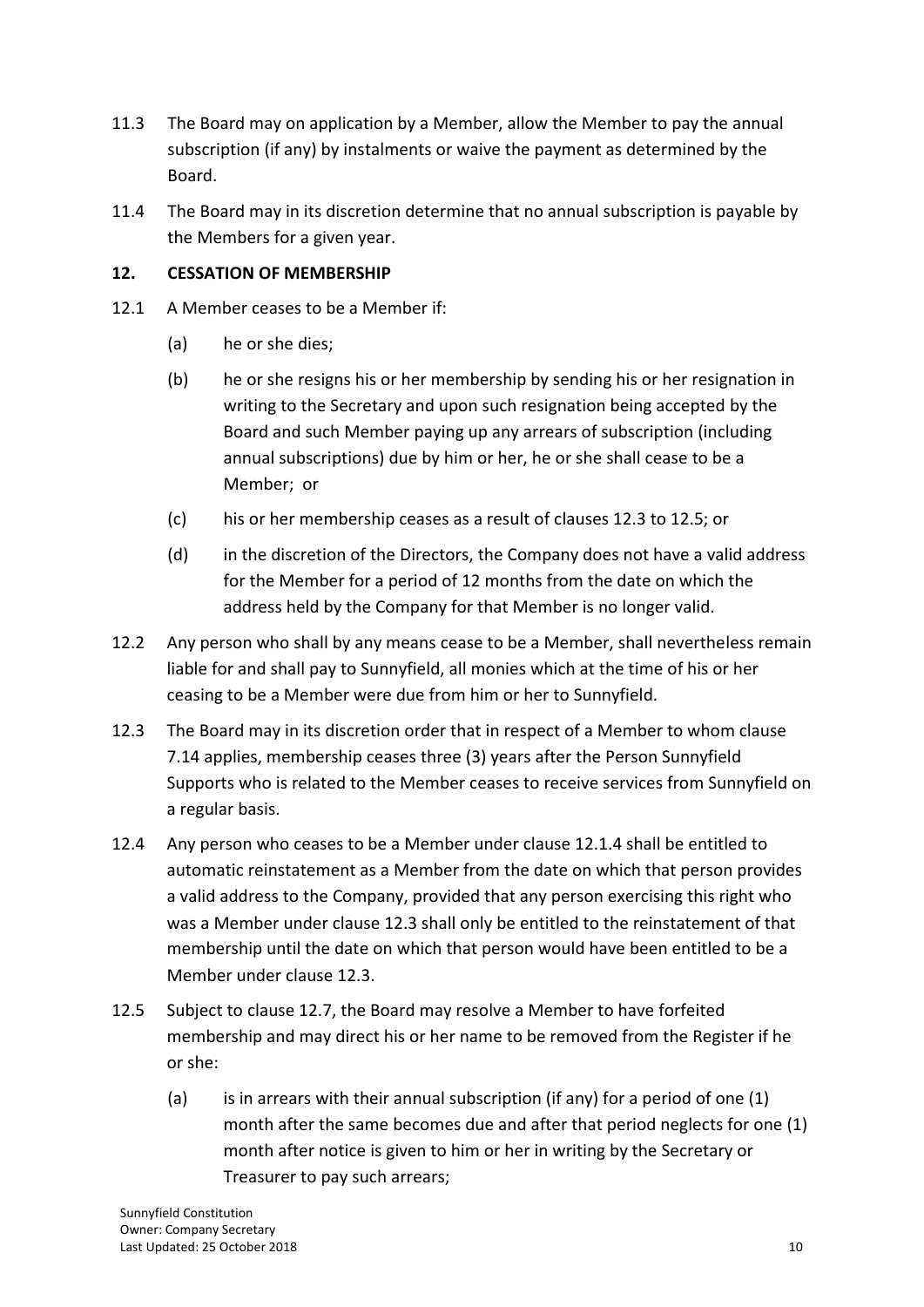- (b) is convicted of felony or is declared by any court of competent jurisdiction to have committed any fraud or misconduct; or
- (c) is or becomes of unsound mind, or a person whose estate is liable to be dealt with in any way under the law relating to mental health.
- 12.6 Subject to clause 12.7 if any Member shall wilfully refuse or neglect to comply with the provisions of the Constitution or shall be guilty of any conduct which in the opinion of the Board is unbecoming of a Member or prejudicial to the interest of Sunnyfield, the Board shall have power by resolution to censure, fine, suspend or expel the Member from Sunnyfield.
- 12.7 Before the Board makes a resolution referred to in clause 12.5 or clause 12.6, the Board must:
	- (a) meet to consider the allegation being made;
	- (b) provide the Member against whom the allegation has been made with at least seven (7) days written notice of this meeting of the Board and details of:
		- (i) the time and place of the Board meeting;
		- (ii) what is alleged against him or her; and
		- (iii) the intended resolution; and

and confirmation that:

- (iv) he or she has the right to give an oral or written explanation or defence he or she may think fit at the Board meeting; and
- (v) subject to clause 12.8 he or she may elect to have the complaint dealt with by Sunnyfield in general meeting; and
- (c) provide the Member with a reasonable opportunity to give such oral or written explanation or defence as the Member may reasonably think fit during the Board meeting and before the Board passes its resolution on the allegation.

Legal advisors are not permitted to attend the Board meeting referred to in this clause 12.7.

- 12.8 A Member may elect to have an allegation described in clauses 12.5 or 12.6 dealt with by the Members in general meeting by giving notice of his or her intention to this effect to the Secretary not less than twenty four hours prior to the appointed time for holding the Board meeting referred to in clause 12.8.
- 12.9 If the Member validly elects to have the question dealt by the Members, a General Meeting of Sunnyfield shall be called for the purpose and if at the meeting such a resolution is passed by a majority of those present and voting (such vote to be taken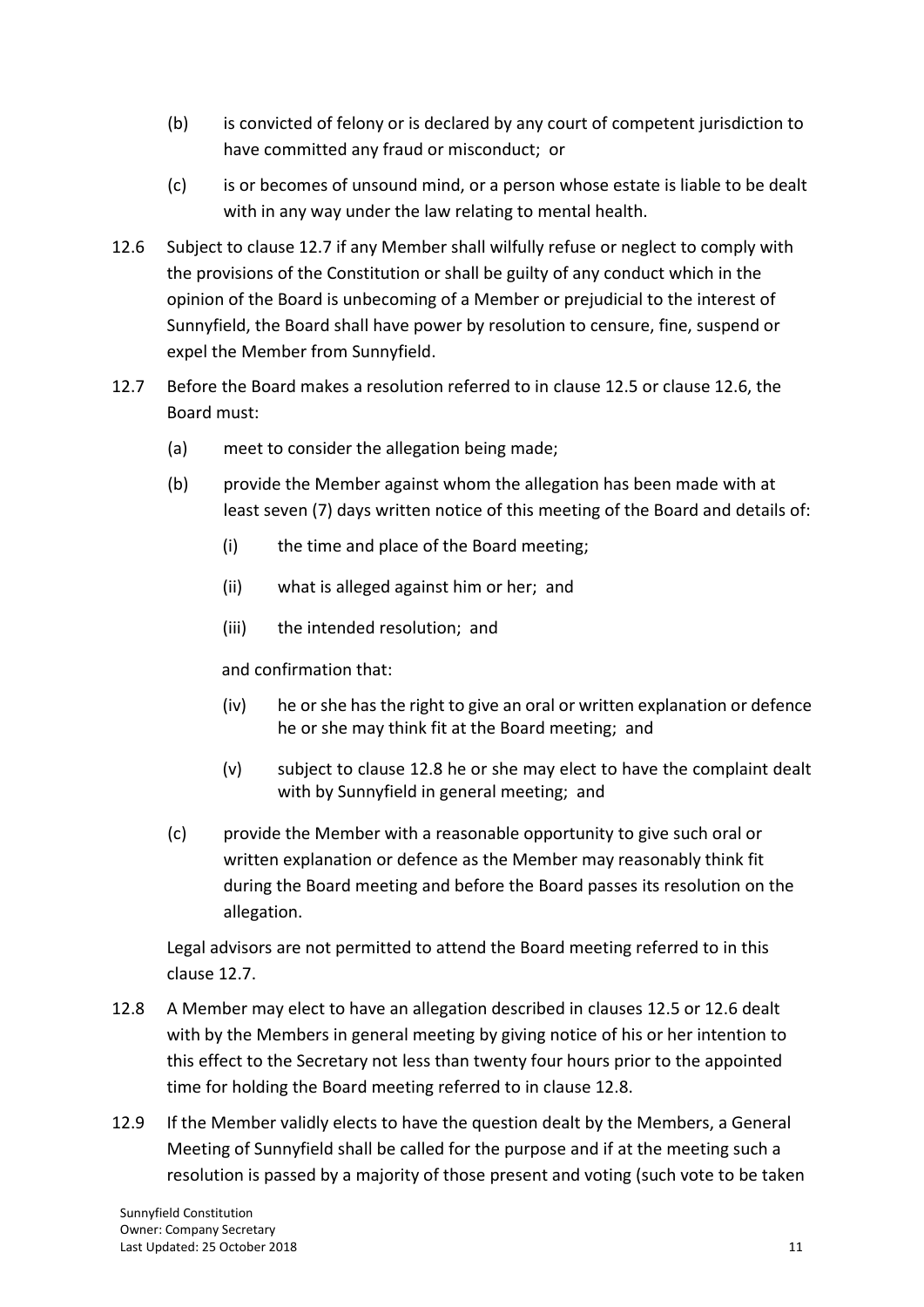by ballot) the Member concerned shall be dealt with accordingly and in the case of a resolution for his or her expulsion, the Member shall be expelled.

12.10 Whenever any person ceases to be a Member, the Board shall direct that his or her name shall be removed from the Register.

## **13. GENERAL MEETINGS**

- 13.1 There shall be at least one General Meeting held during each calendar year and not more than 15 months after the holding of the last preceding General Meeting at such time and place as the Board may from time to time decide.
- 13.2 The General Meeting referred to in clause 13.1 shall be called the Annual General Meeting. All other General Meetings shall be called General Meetings.
- 13.3 Sunnyfield may hold a General Meeting at two or more venues using any technology that gives the Members as a whole a reasonable opportunity to participate.
- 13.4 A General Meeting may be called:
	- (a) by three (3) Directors;
	- (b) by the Board on the request of Members with at least ten percent (10%) of the votes entitled to be cast at the General Meeting;
	- (c) by Members with at least ten percent (10%) of the votes entitled to be cast at the General Meeting; or
	- (d) pursuant to an order of a court if it is impractical to call the meeting in any other way.
- 13.5 Subject to the provisions of the Act relating to special resolutions, not less than twenty-one days' notice of the holding of a General Meeting (exclusive of the day on which the notice is served or deemed to be served, but inclusive of the day for which notice is given) specifying the place, the day and the hour of meeting and in case of special business, the general nature of that business shall be given in the manner described in clause 27 or in such other manner as may be prescribed by Sunnyfield in General Meeting, to the Members and Directors but with the consent of all Members entitled to receive notice of some particular meeting that meeting may be convened by such shorter notice and in such a manner as those Members may think fit.
- 13.6 The accidental omission to give notice of a meeting to or the non-receipt of notice of a meeting by any Member shall not invalidate the proceedings at any meeting.
- 13.7 The Board must give its Auditor (if applicable):
	- (a) notice of a General Meeting in the same way that a Member is entitled to receive notice; and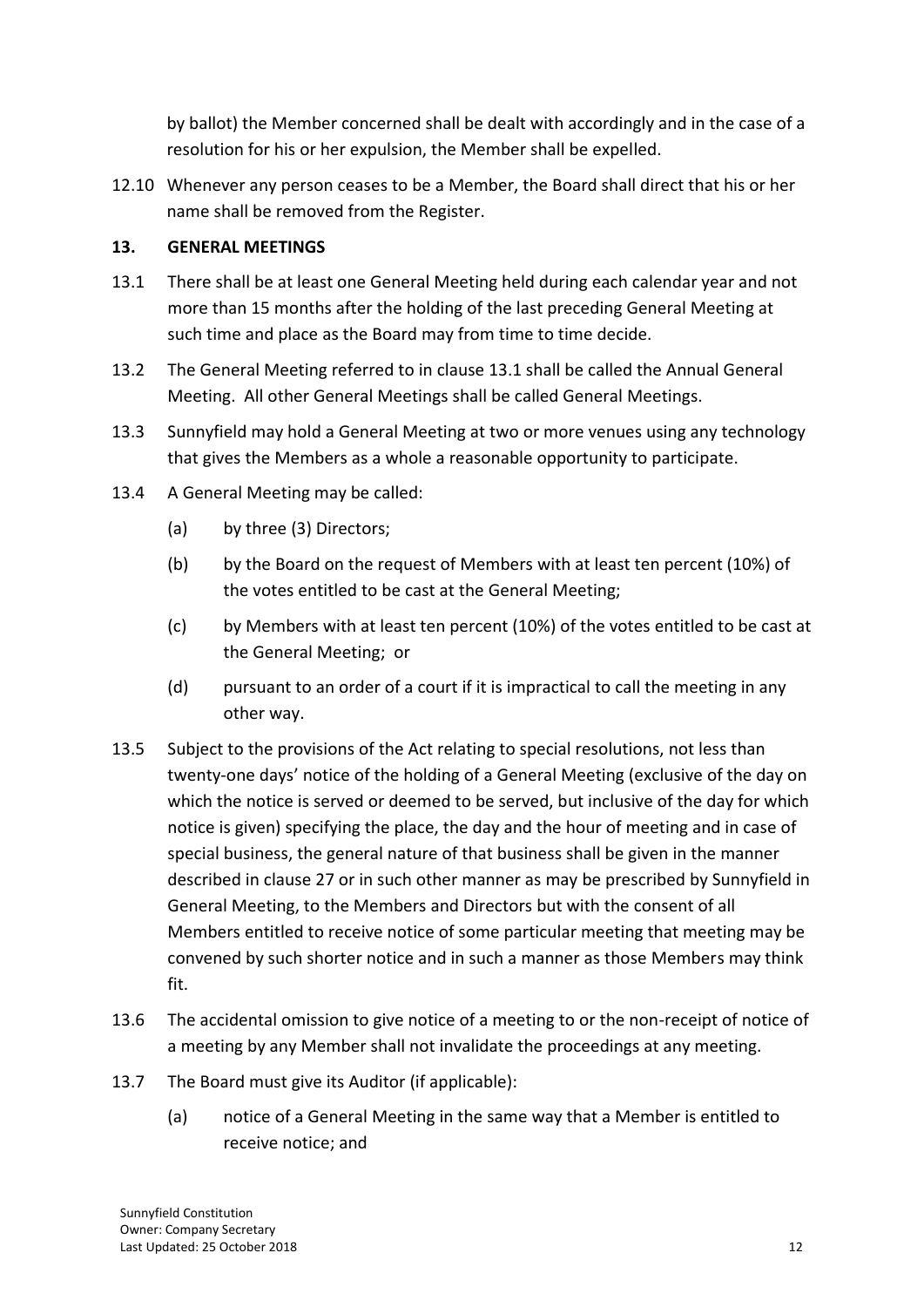(b) any other communication relating to the General Meeting that a Member is entitled to receive.

## **14. PROCEEDINGS AT GENERAL MEETINGS**

- 14.1 The business of an Annual General Meeting shall be to receive and consider the statements, accounts and reports of the Board and of the Auditor, to elect the Directors for the ensuing year and to transact any other business which under this Constitution ought to be transacted at an Annual General Meeting. All other business transacted at an Annual General Meeting and all business transacted at a General Meeting shall be deemed special.
- 14.2 The Board's report referred to in clause 14.1, in addition to any other particulars which the Board shall deem desirable, shall contain a resume of the activities of Sunnyfield for the period since the preceding report. Such report shall, before presentation at the Annual General Meeting, be formally approved at a Meeting of the Board.
- 14.3 The Auditor is entitled to attend and be heard at General Meetings.
- 14.4 A Member wishing to bring before a General Meeting any motion or business shall give notice thereof in writing to the Secretary not less than thirty five (35) days before the day of the meeting and no motion or business shall be transacted or entertained at such meeting unless notice thereof has been given.
- 14.5 No business shall be transacted at any General Meeting unless a quorum of Members is present at the time when the meeting proceeds to business and remains present at all times during the meeting. Save as herein otherwise provided ten (10) Members personally present shall constitute a quorum for a General Meeting.
- 14.6 If within thirty (30) minutes from the time appointed for the meeting, a quorum is not present, the meeting if convened upon the requisition of Members shall be dissolved. In any other case, it shall stand adjourned to the same day in the next week, at the same time and place and if at the adjourned meeting a quorum is not present within thirty (30) minutes from the time appointed for the meeting, the Members present shall be a quorum.
- 14.7 The Chairman shall preside at every General Meeting of Sunnyfield unless resolved by the majority of Members present that he or she vacate the chair.
- 14.8 If the Chairman is not present within fifteen (15) minutes after the time appointed for the holding of the meeting or if being present he or she shall be unwilling to act as Chairman, the Members present shall choose one of their number to be Chairman.
- 14.9 The Chairman may, with the consent of any meeting at which a quorum is present (and shall if so directed by the meeting) adjourn the meeting from time to time and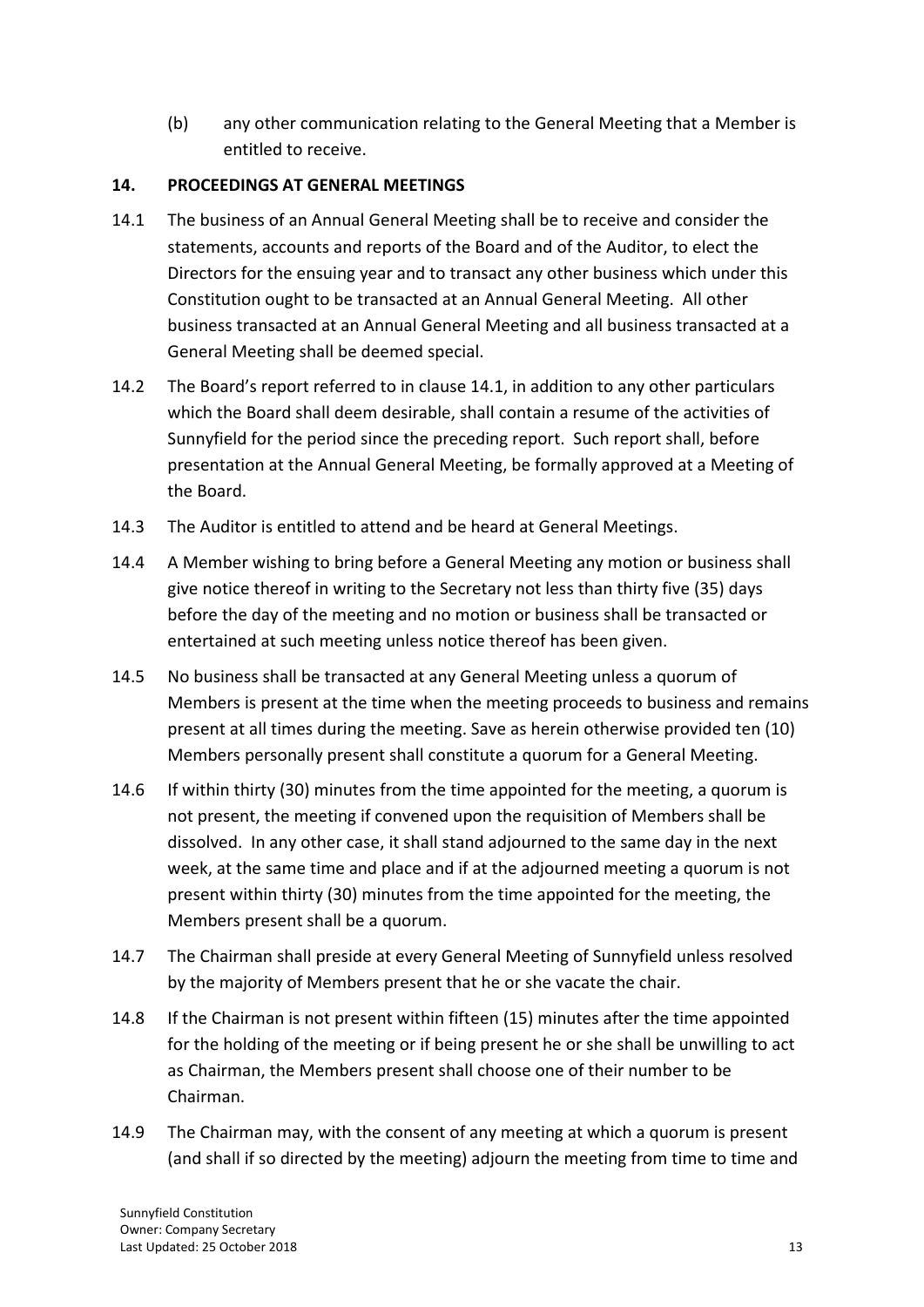from place to place but no business shall be transacted at any adjourned meeting other than the business left unfinished at the meeting from which the adjournment took place.

- 14.10 When a General Meeting is adjourned for ten days or more, notice of the adjourned meeting shall be given as in the case of the original General Meeting.
- 14.11 Subject to clause 14.10 it is not necessary to give any notice of an adjournment or of the business to be transacted at an adjourned meeting.

## **15. VOTING AT GENERAL MEETINGS**

- 15.1 At any General Meeting, a resolution put to the vote of the meeting shall be decided on a show of hands of all Members present in person or by proxy, unless a poll is (before or on the declaration of the results of a show of hands) demanded by the Chair or at least two (2) Members present in person or by proxy entitled to vote and unless a poll is demanded a declaration by the Chairman that a resolution has on a show of hands been carried unanimously or by a particular majority or lost and an entry to that effect in the Minute Book of Sunnyfield shall be conclusive evidence of the fact without proof of the numbers or proportion of the votes recorded in favour of or against such resolution.
- 15.2 Subject to clause 15.3, if a poll is duly demanded, it shall be taken in such manner as the Chairman directs and unless the meeting is adjourned, the result of the poll shall be deemed to be the resolution of the meeting at which the poll was demanded.
- 15.3 On a poll:
	- (a) Only Family Members may vote;
	- (b) A resolution is passed only if it has the support of Family Members (whether as an Ordinary Resolution or a Special Resolution);
	- (c) A Family Member may appoint a proxy in respect of that Family Member's vote.
- 15.4 In the case of equality of votes, whether on a show of hands or on a poll, the Chairman of the meeting at which the show of hands takes place or at which a poll is demanded, shall be entitled to a second or casting vote.
- 15.5 A poll demanded on the election of a Chairman, or on a question of adjournment shall be taken forthwith. A poll demanded on any other question shall be taken at such time as the Chairman of the meeting directs.
- 15.6 Subject to clause 15.3, Members who have paid up all past and present subscriptions due to Sunnyfield as at the date of the General Meeting, shall be entitled to vote.
- 15.7 A Member who is of unsound mind or whose person or estate is liable to be dealt with in any way under the law relating to mental health may vote, whether on a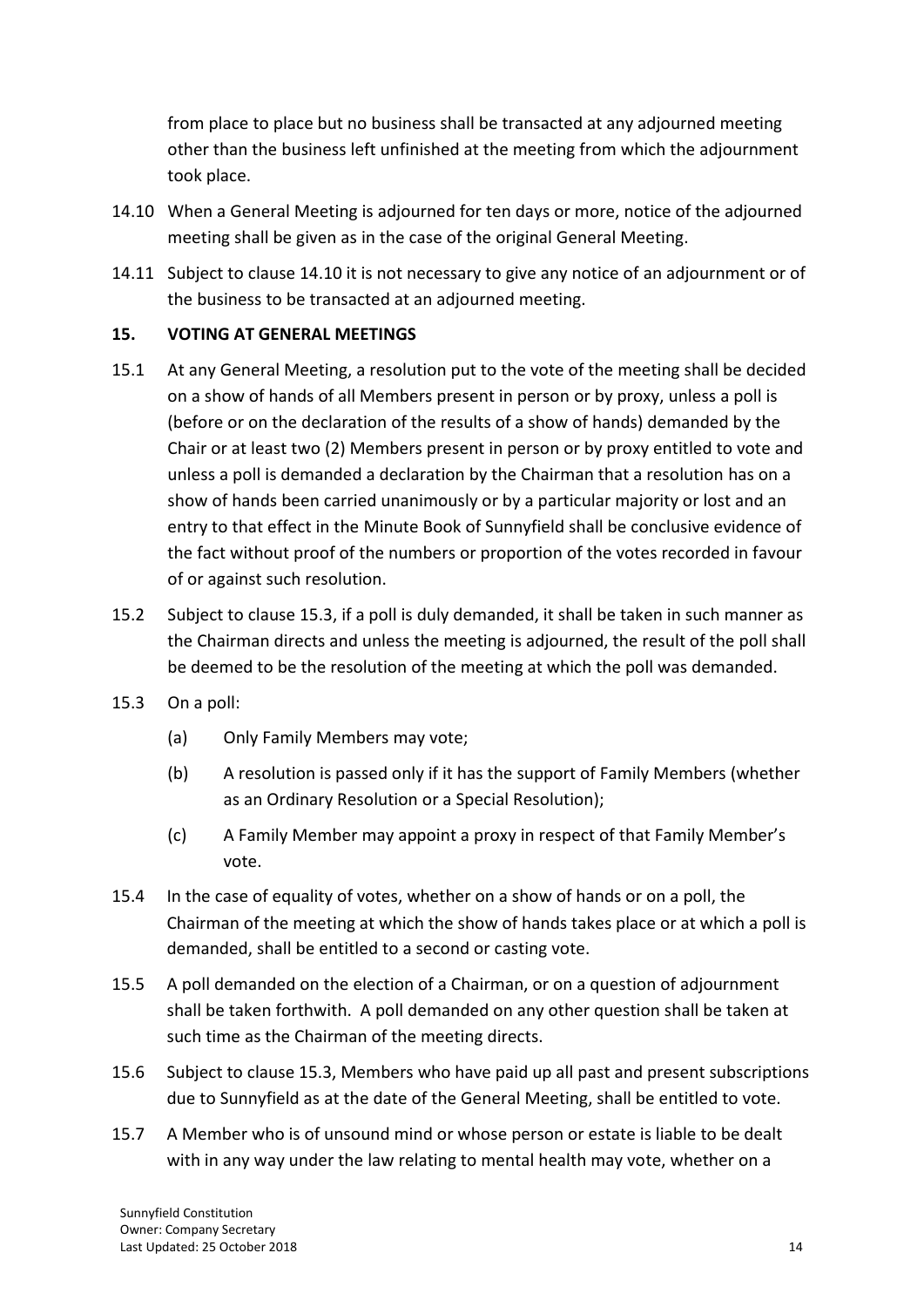show of hands or on a poll, by his or her Committee or by his or her trustee or by such other person as properly has the management of his or her estate, and any such Committee, trustee or other person may vote by proxy or attorney.

15.8 Voting is restricted to Members aged 18 years and over. The Company is under no obligation to enquire as to the age of a Member.

## **16. PROXIES**

- 16.1 The instrument appointing a proxy shall be in writing (in the common or usual form) under the hand of the appointor or of his or her attorney duly authorised. Only Members can be proxies. General Members may be appointed the proxy of a Family Member for all voting purposes. The instrument appointing a proxy shall be deemed to confer authority to demand or join in demanding a poll.
- 16.2 Where it is desired to afford Members an opportunity of voting for or against a resolution, the instrument appointing a proxy shall be in a form prescribed by the Board from time to time or in a form substantially similar thereto.
- 16.3 The instrument appointing a proxy and the Power of Attorney or other authority, if any, under which it is signed or a copy certified as a true copy by a person qualified to witness statutory declarations of that power or authority shall be deposited at the Registered Office, or at such other place as is specified for that purpose in the notice convening the meeting, not less than forty-eight hours before the time for holding the meeting or adjourned meeting at which the person named in the instrument proposes to vote, or, in the case of a poll not less than twenty-four hours before the time appointed for the taking of the poll, and in default the instrument of proxy shall not be treated as valid.
- 16.4 A Member may appoint only one Proxy.
- 16.5 If an individual is attending both as a Member and as a proxy, they are to be counted only once for the purpose of determining whether a quorum is present.
- 16.6 A vote given in accordance with the terms of an instrument of proxy or attorney shall be valid notwithstanding the previous death or unsoundness of mind of the principal or revocation of the instrument or of the authority under which the instrument was executed, if no intimation in writing of such death, unsoundness of mind or revocation as foresaid has been received by Sunnyfield at the Registered Office before the commencement of the meeting or adjourned meeting at which the instrument is used.

## **17 THE BOARD**

17.1 The business and affairs of Sunnyfield shall be under the management of and conducted by the Board.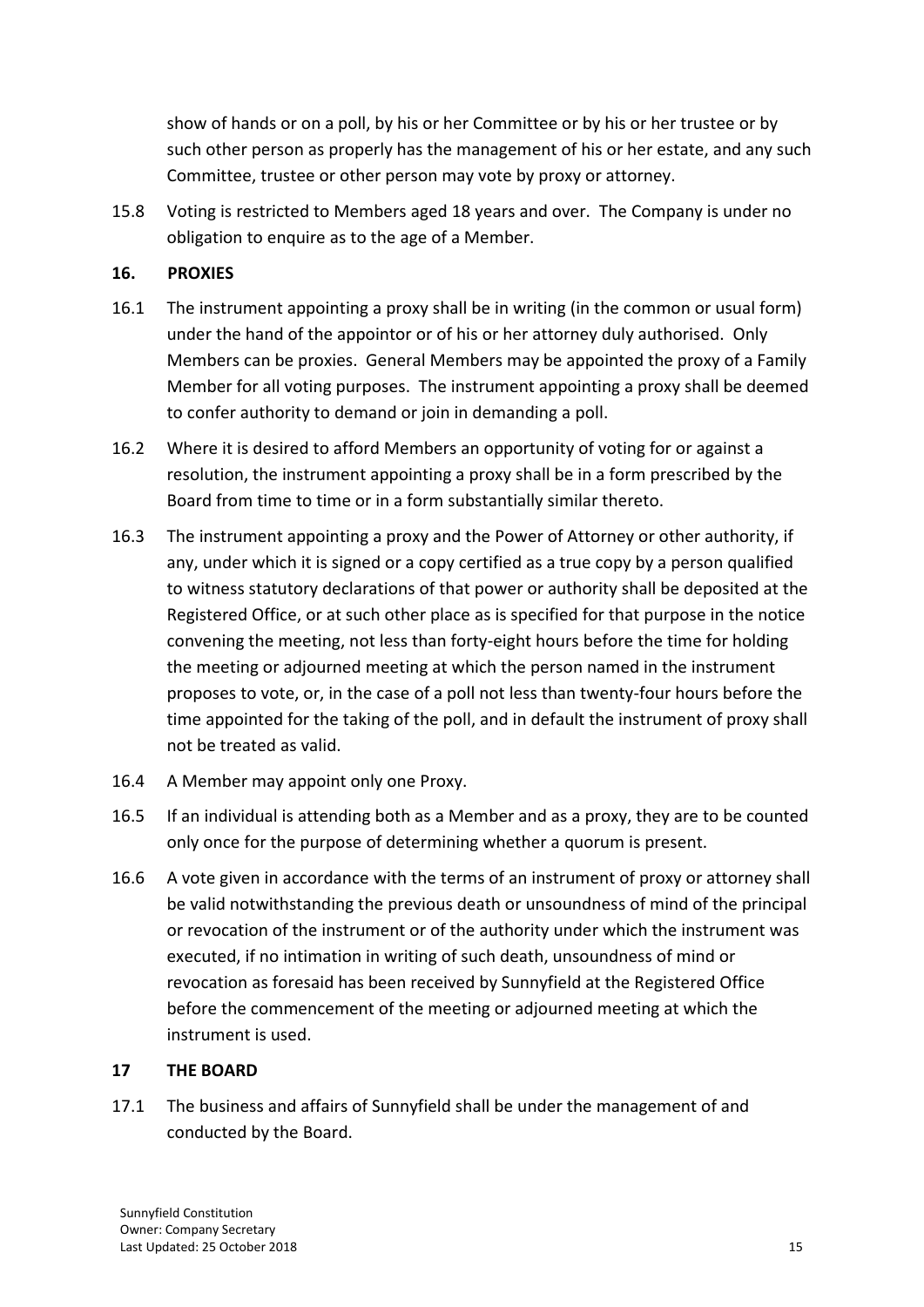- 17.2 The Board shall consist of no less than 6 and no more than 10 Directors, at least two of which must reside in Australia. At least 3 Directors must be Members. No paid employee of Sunnyfield may be a Director.
- 17.3 Sunnyfield shall appoint a person as a Director by resolution passed in general meeting.
- 17.4 The Board shall elect from its Directors such office bearers as it considers necessary.
- 17.5 Candidates for election to the Board shall be proposed and seconded in writing by Members entitled to vote at a General Meeting. The candidate must consent in writing to be a Director and his or her consent must be lodged with the Secretary thirty-five (35) days prior to the date of the General Meeting at which his or her candidacy is to be voted on.
- 17.6 The Auditor is ineligible to be elected or appointed as a Director or alternate Director.
- 17.7 The election of Directors shall take place at each Annual General Meeting and a ballot if necessary shall be held in such manner as the Chairman of the Meeting may decide.
- 17.8 Where there are more nominees for the position for Director at an Annual General Meeting than there are vacant positions for Directors, then person or persons elected shall be those persons receiving both a majority of votes on the resolution, and the greatest number of votes as between those persons nominated for the vacancy or vacancies.
- 17.9 [Deleted.]
- 17.10 A retiring Director shall be deemed to be nominated for re-election unless he or she has given notice to the Secretary that he or she does not desire to be re-elected.
- 17.11 Subject to clause 17.2, if a casual vacancy in the Board occurs, it may be filled by the appointment by the Board of a person considered by it to be suitable and the Director so appointed shall retire at the next succeeding Annual General Meeting and is eligible for re-election.
- 17.12 Alternate Directors:
	- (a) Subject to the approval by the Board of a person nominated by a Director to be his alternate, a Director may appoint an Alternate Director to exercise some or all of the Director's powers for a specified period.
	- (b) If the appointing Director requests Sunnyfield to give the Alternate Director notice of Board meetings, Sunnyfield must do so.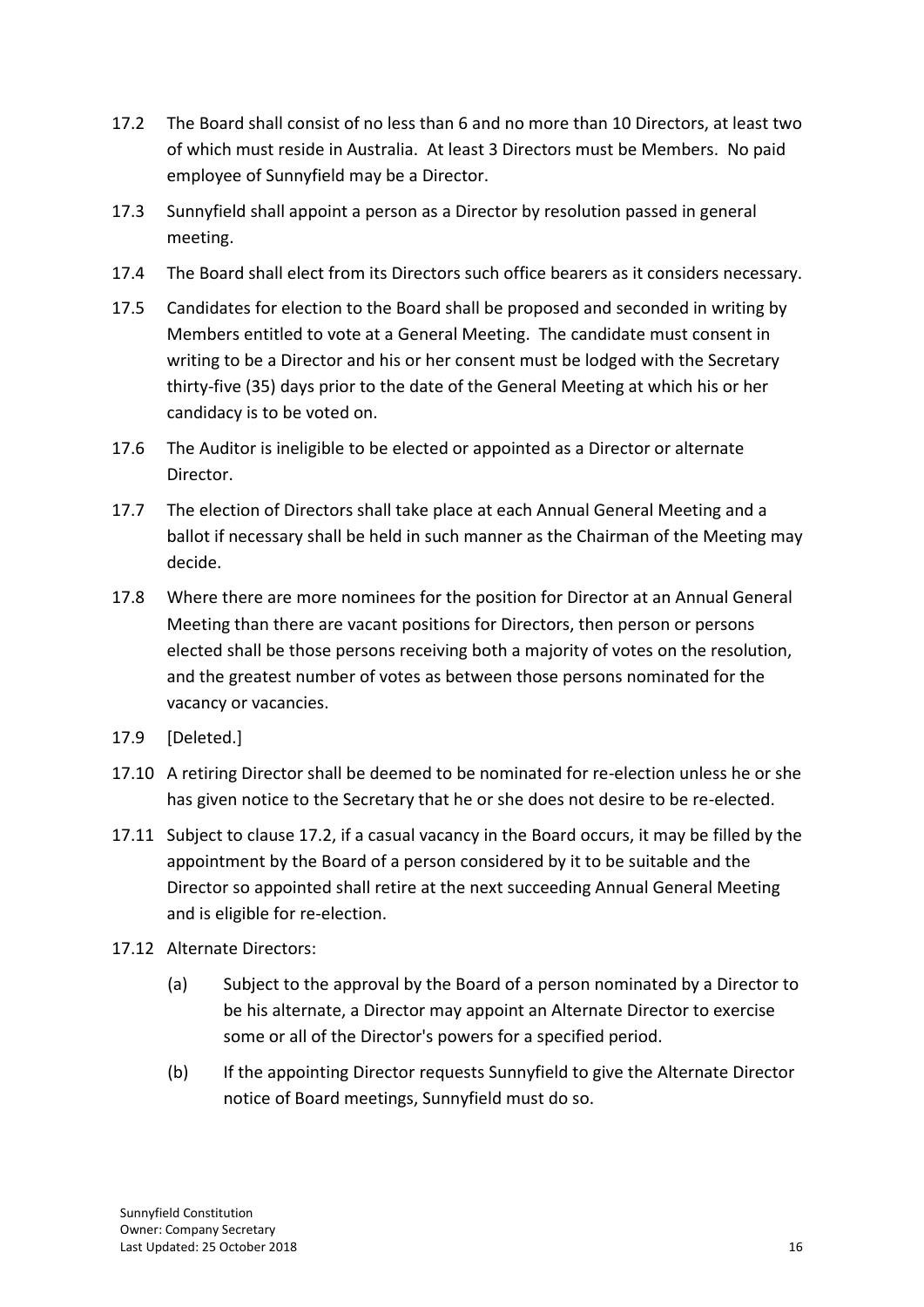- (c) When an Alternate Director exercises the Director's powers, the exercise of the powers is just as effective as if the powers were exercised by the Director.
- (d) The appointing Director may terminate the Alternate Director's appointment at any time.
- (e) The Board may terminate the Alternate Director's appointment at any time without having to give reasons, in which case the affected Director may, subject to clause 17.12.1, appoint a new Alternate Director.
- (f) An appointment or termination of an Alternate Director must be in writing. A copy of the appointment must be given to the Secretary.
- 17.13 Retirement of Directors:
	- (a) A Director must not hold office without re-election past the third Annual General Meeting following the Director's appointment or 3 years, whichever is the longest.
	- (b) At each Annual General Meeting, one third of the Directors (or if the number of Directors is not a multiple of three, the number that is nearest to but not exceeding one third) shall retire. A Director retiring pursuant to clause 17.11 or 17.13(a) shall be counted as a Director retiring pursuant to this clause.
	- (c) The Directors to retire, other than those retiring pursuant to clause 17.11 or 17.13(a) or by reason of legislation shall be those who have been in office longest since their election or re-election or as the case may be.
	- (d) As between Directors whose last election or re-election was on the same day, those to retire shall (unless they otherwise agree amongst themselves) be determined by the Board or in such manner as the Board shall decide.
	- (e) A retiring Director shall hold office until the conclusion of the meeting at which the Director retires.
- 17.14 A Director may resign as a Director of Sunnyfield by giving written notice of resignation to the Secretary at the Registered Office.
- 17.15 The office of Director shall be vacated if he or she:
	- (a) is removed from office by a Special Resolution of the Members provided in clause 19;
	- (b) becomes bankrupt or makes any arrangement or composition with his or her creditors generally;
	- (c) becomes of unsound mind or a person whose person or estate is liable to be dealt with in any way under the law relating to mental health;
	- (d) sends to the Board or the Secretary his or her written resignation of office;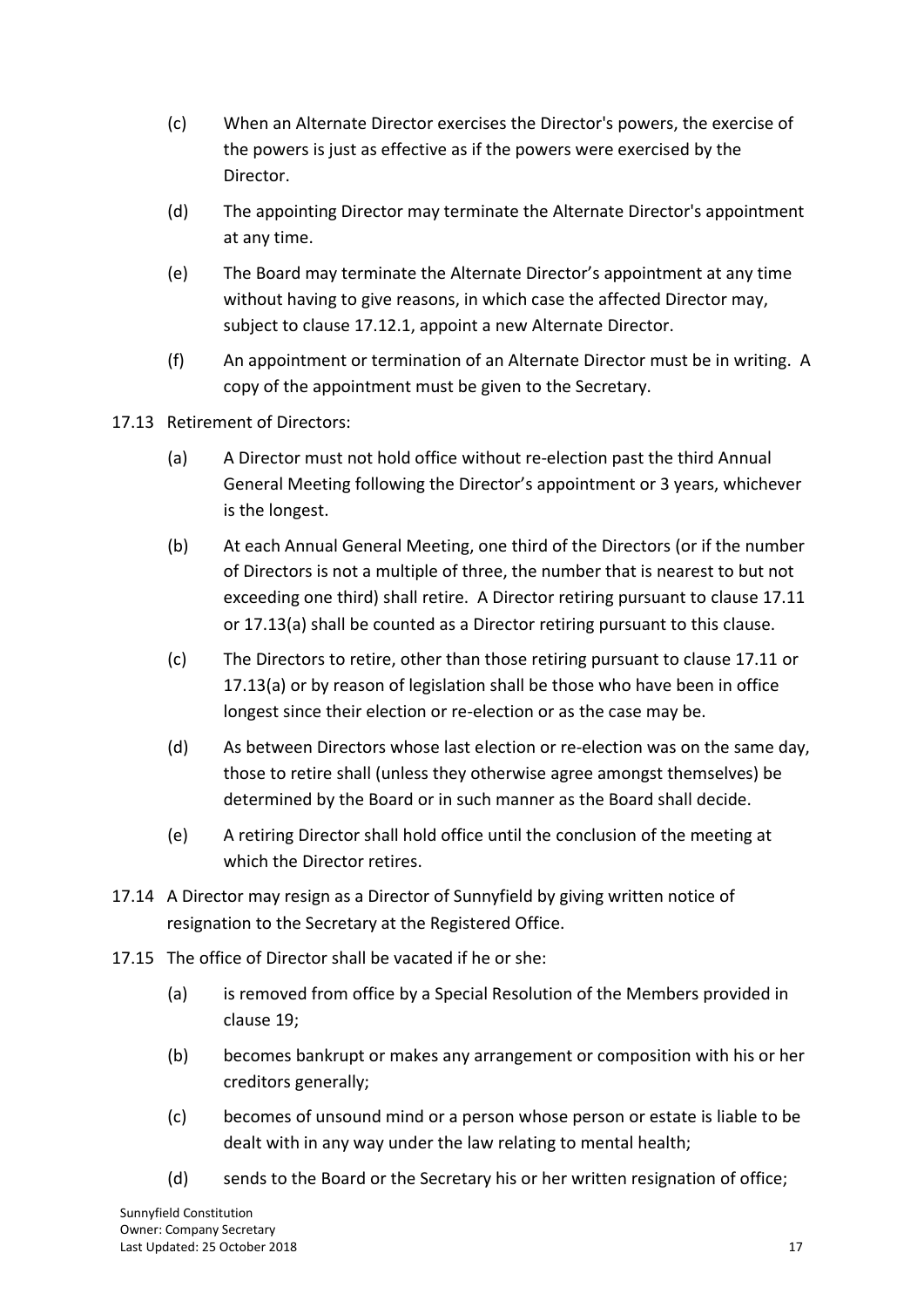- (e) (if a Member) is suspended for any period from membership;
- (f) ceases to be a Director by virtue of the Act;
- (g) becomes prohibited from being a Director by reason of any order made under the Act;
- (h) for more than six months is absent without permission of the Board from meetings of the Board held during this period;
- (i) is convicted of felony or is declared by any Court of competent jurisdiction to have committed any fraud or misconduct; or
- (j) is or becomes a paid employee of Sunnyfield.
- 17.16 Unless an exception under section 191 of the Act applies, if a Director has a material personal interest in a matter that relates to the affairs of Sunnyfield, the Director must give the Board notice of the interest. This notice must include details of the nature and extent of the interest and the relation of the interest to the affairs of Sunnyfield and be given at a Board meeting as soon as practicable after the Director becomes aware of their interest in the matter.
- 17.17 A Director with a material personal interest in a matter that relates to the affairs of Sunnyfield may give standing notice of this ongoing interest in accordance with the Act.
- 17.18 A Director who has a material personal interest in a matter that is being considered at a Board meeting shall not be present while the matter is being considered at the meeting or vote on the matter unless:
	- (a) the interest does not need to be disclosed under section 191 of the Act; or
	- (b) the Directors who do not have a material personal interest in the matter pass a resolution that:
		- (i) identifies the Director, the nature of their interest in the matter and its relation to the affairs of Sunnyfield; and
		- (ii) states that the Board is satisfied that the interest should not disqualify the Director from voting or being present.

## **18 MEETINGS OF THE BOARD**

- 18.1 The Directors may meet together for the dispatch of business adjourn and otherwise regulate their meetings as they think fit and at least six (6) meetings shall be held each calendar year
- 18.2 The Board shall elect from its members annually a Chairman and also if it thinks fit, a Deputy Chairman of Sunnyfield. The Chairman shall preside at all meetings of the Board. In the absence or inability for any cause of the Chairman to act, the Deputy Chairman (if any) may exercise any of the functions exercisable by the Chairman. In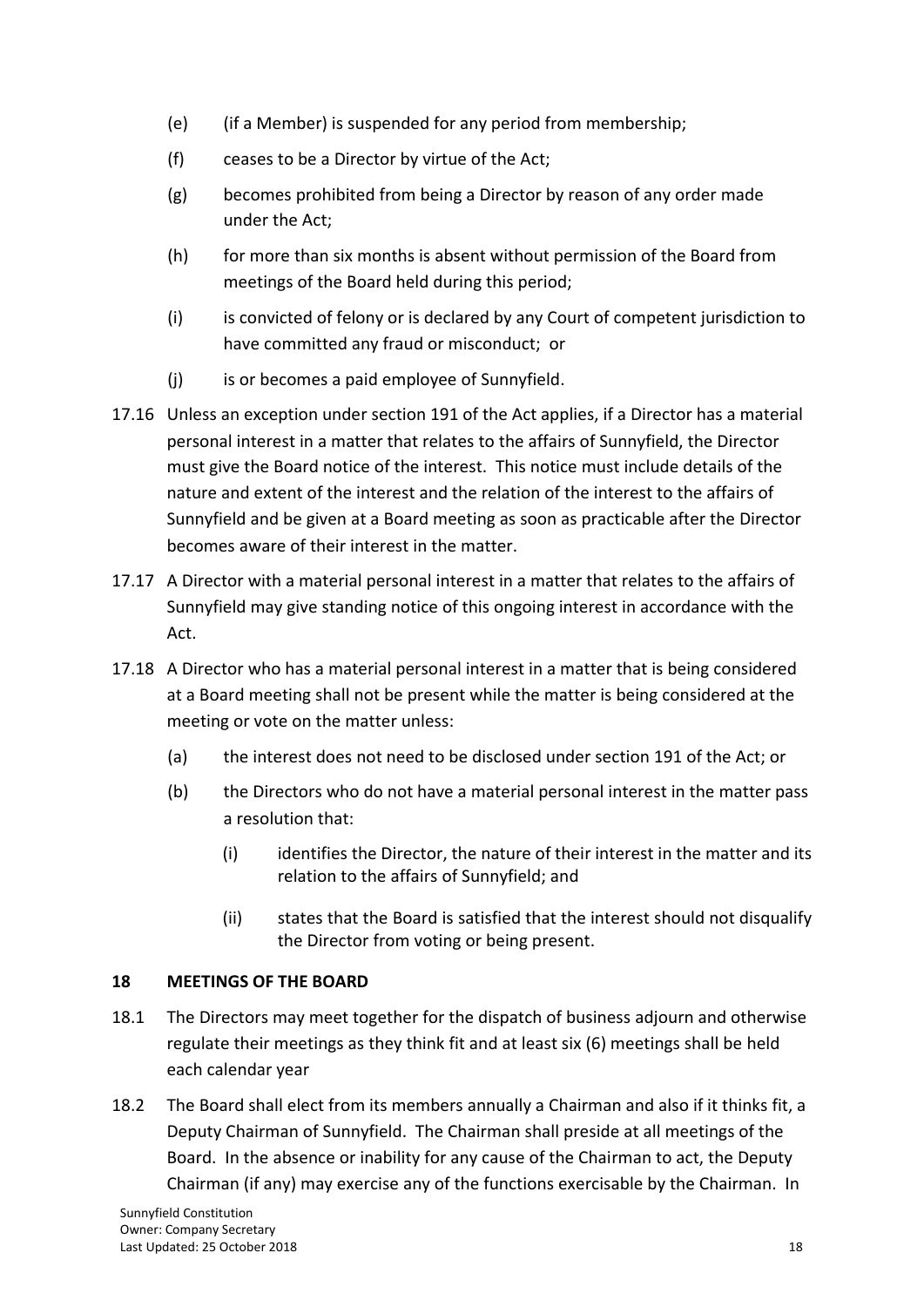the absence or like inability of both the Chairman and Deputy Chairman, the Directors present shall appoint one of their members to exercise such functions.

- 18.3 Questions arising at any meeting shall be decided by a majority of votes.
- 18.4 In the case of equality of votes, the Chairman shall have a second or casting vote.
- 18.5 Three (3) Directors may at any time, and the Chairman on the requisition of three (3) Directors shall, summon a meeting of the Board.
- 18.6 As long as all Directors consent, a Board meeting may be called or held using any technology which allows all of the Directors participating in the meeting to hear each other at the same time. The consent may be a standing one. A Director may only withdraw their consent within a reasonable period before the meeting.
- 18.7 The quorum necessary for the transaction of the business of the Board shall be not less than one half of the Directors from time to time. The quorum must be present at all times during the meeting.
- 18.8 The Directors may act notwithstanding any vacancy in their body but if, and so long as their number is reduced below the number fixed as the minimum quorum under clause 18.7, the continuing Directors may act for the purpose of increasing the number to that number or for summoning a General Meeting of Sunnyfield but for no other purpose.
- 18.9 The Board may pass a resolution without a Board meeting being held if notice in writing of the resolution is given to all Directors and a majority of the Directors entitled to vote on the resolution (not being less than the number required for a quorum at a meeting of Directors) sign a document containing a statement that they are in favour of the resolution set out in the document.
- 18.10 A resolution pursuant to clause 18.9 may consist of several documents in the same form each signed by one or more Directors and is effective when signed by the last of the Directors constituting the majority of the Directors. A facsimile transmission or other document produced by electronic means under the name of a Director with the Director's authority is taken to be a document signed by the Director for the purposes of clause 18.9 and is taken to be signed when received by the Company in legible form.
- 18.11 For the purposes of clause 18.9, the reference to Directors includes any alternate director who is appointed by a Director who is at the relevant time on leave of absence approved by the Board but does not include any other alternate directors.

## **19 REMOVAL OF DIRECTOR**

Subject to section 203D of the Act, the Members in General Meeting may by Special Resolution remove any Director before the expiration of his or her period of office and may by an ordinary resolution appoint another person in his or her stead.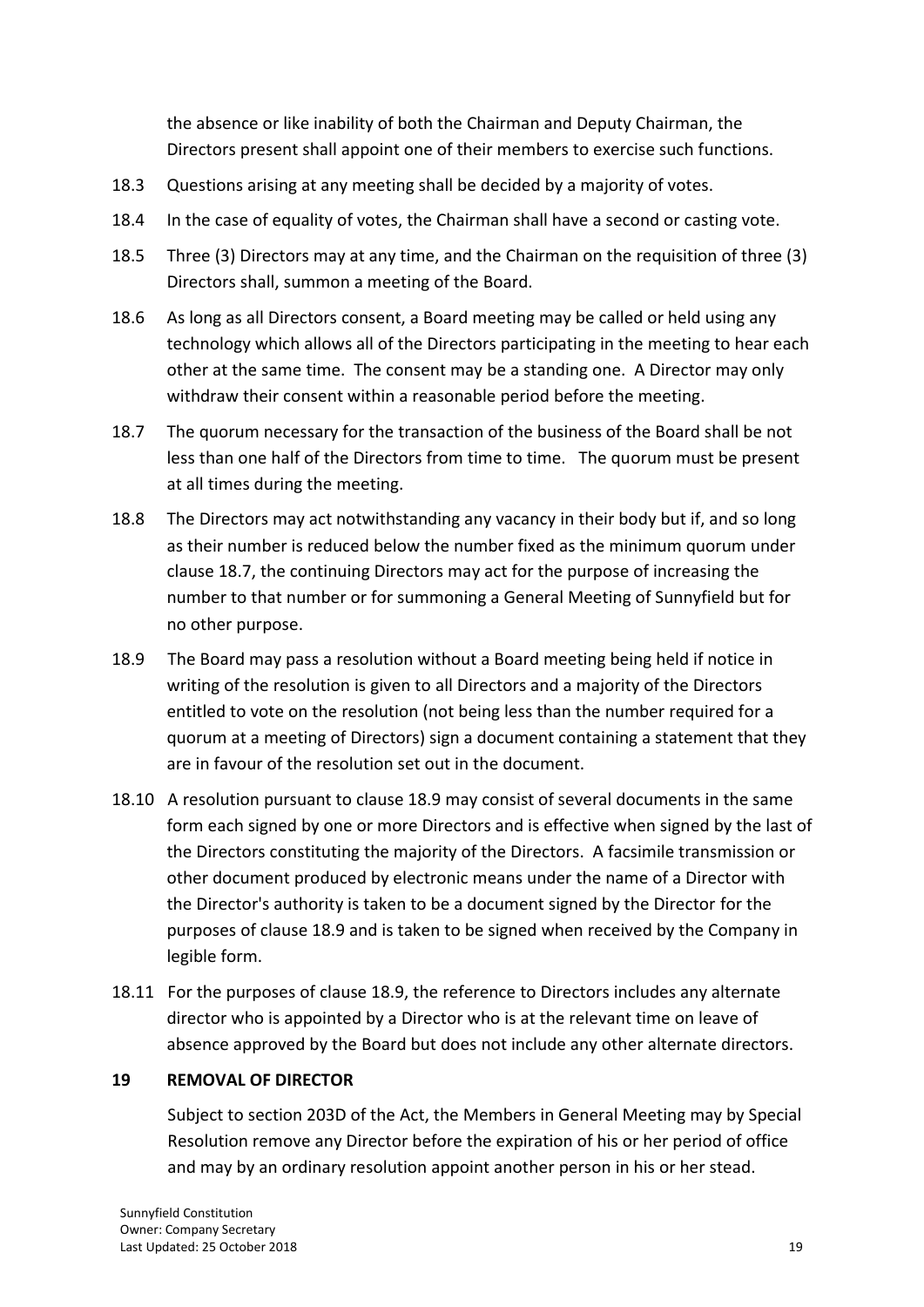#### **20 POWERS AND DUTIES OF THE BOARD**

- 20.1 Subject to the Act, the management of the business and affairs and custody and control of the funds and property of Sunnyfield shall be vested in the Board who in addition to the powers and authorities by this Constitution expressly conferred upon them may exercise all such powers and do all such acts and things as may be exercised or done by Sunnyfield and are not by this Constitution or by the Act expressly directed or required to be exercised or done by Sunnyfield in General Meeting.
- 20.2 The Board shall define the powers and duties of the Chief Executive Officer (and delegate the same to him or her) and from time to time may alter or limit any such powers and duties in such manner as may be deemed desirable.
- 20.3 The Board shall cause minutes to be made in books provided of:
	- (a) all appointments of officers made by the Board;
	- (b) the name of the Directors present at each meeting of the Board and of any committee of the Board;
	- (c) all resolutions and proceedings at all meetings of Sunnyfield and of the Board and of committees of the Board; and
	- (d) all resolutions passed by Directors without a meeting.
- 20.4 Sunnyfield must ensure that:
	- (a) the minutes of a meeting are signed by the Chairman of the meeting or the Chairman of the next meeting within a reasonable time after the meeting; and
	- (b) resolutions passed without a meeting are signed by a Director within a reasonable time after the resolution is passed.
- 20.5 The Board may from time to time, at its discretion raise or borrow or secure the payment of any sum or sums of money for the purposes of Sunnyfield.
- 20.6 The Board may raise or secure the payment or repayment of such moneys in such manner and upon such terms and conditions in all respects as it shall think fit and in particular by any mortgage charge or other security on the whole or any part of the property of Sunnyfield both present and future.
- 20.7 The Board shall cause a proper register to be kept in accordance with any statute relating thereto of all mortgages and charges, specifically affecting the property of Sunnyfield.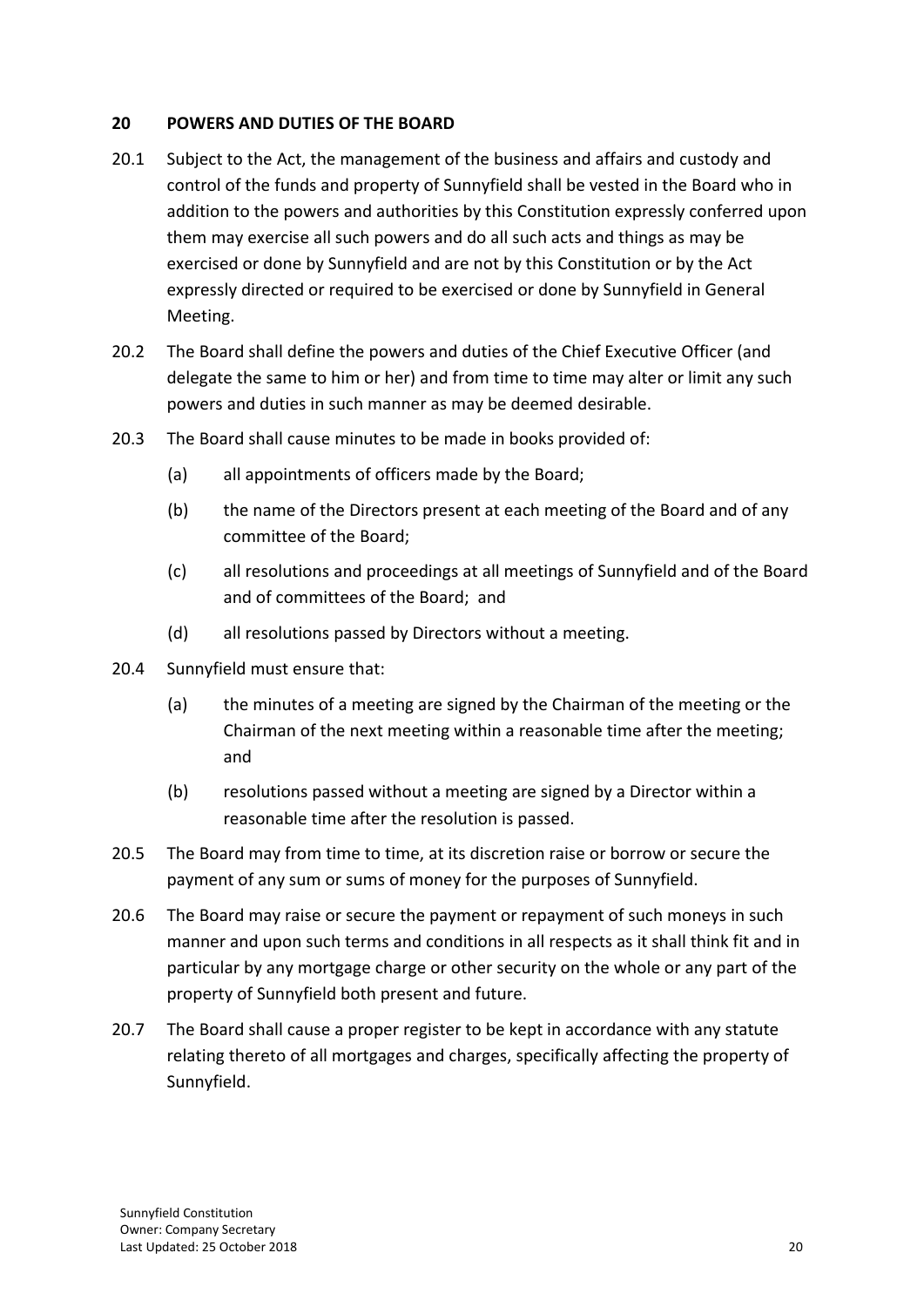#### **21 COMMITTEES**

- 21.1 The Board may delegate any of its powers to such committees as it thinks fit, and any committee so formed shall exercise the powers delegated to it in accordance with any directions of the Board.
- 21.2 The effect of a committee exercising a power delegated to it is the same as if the Board exercised it.
- 21.3 The Board Chairman may nominate a committee chairman and if no such chairman is nominated or if at any meeting the chairman is not present within fifteen minutes after the time appointed for the holding of the same, the members of the committee present may choose one of their number to be chairman of the meeting.
- 21.4 A committee may meet and adjourn as it thinks proper. Questions arising at any meeting shall be determined by a majority of votes by the members of the committee present and in case of an equality of votes, the chairman shall have a second or casting vote.
- 21.5 Each committee shall furnish to the appropriate meeting of the Board a report of its activities and shall tender to the Board such advice concerning the subject matter of its activities as the Board deems desirable.

## **22 VALIDITY OF ACTS**

All acts done by any meeting of the Board or a committee of the Board or by any Director or an Alternate Director shall, notwithstanding that it be afterwards discovered that there was some defect in the appointment of any such person acting as aforesaid or that they or any of them were disqualified, be as valid as if every such person had been duly appointed and was qualified.

## **23 SECRETARY**

- 23.1 Sunnyfield must have at least one Secretary. At least one of them must ordinarily reside in Australia.
- 23.2 The Secretary shall be appointed by the Board on such terms and conditions as the Board thinks fit.

#### **24 THE SEAL**

The Board shall provide for the safe custody of the Seal of Sunnyfield which shall not be affixed to any instrument except by the authority of a resolution of the Board and in the presence of a Director and of the Secretary or Chief Executive Officer or such other person as the Board may appoint for the purpose; and that a Director and the Chief Executive Officer or such other person as aforesaid shall sign every instrument to which the Seal of Sunnyfield is so affixed in their presence.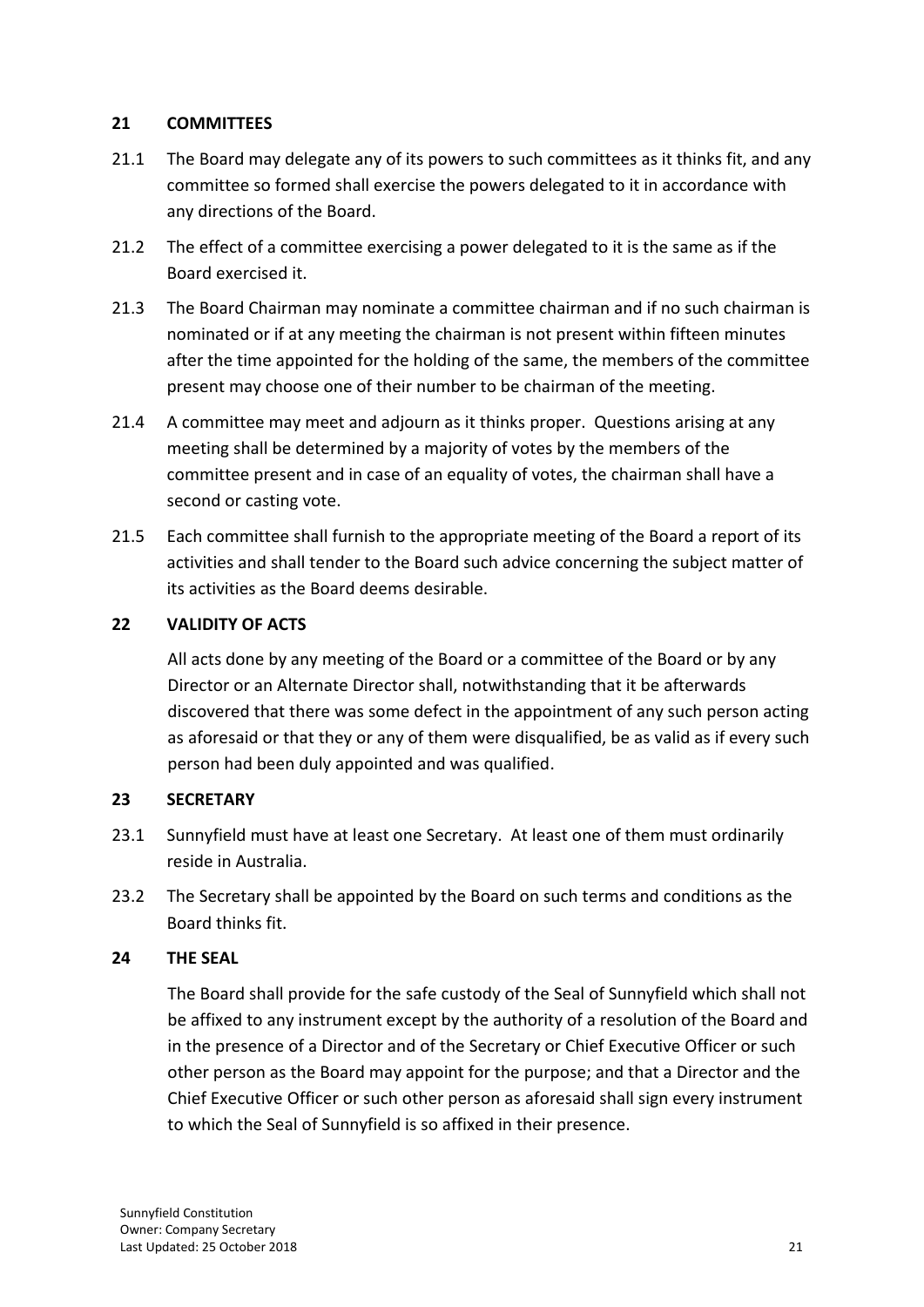#### **25 ACCOUNTS**

- 25.1 The Board shall ensure that true accounts and records are kept of the sums of the money received and expended by Sunnyfield and the matters in respect of which such receipts and expenditures take place and of the property credits and liabilities of Sunnyfield to enable true and fair statements and accounts to be prepared and to permit preparation of any other documents required by the Act or this Constitution.
- 25.2 For the purposes of clause 25.1, the Board shall cause proper accounting and other records to be kept and shall distribute copies of every statement and account of Sunnyfield (including every document required by law to be attached thereto) accompanied by a copy of the Auditors Report thereon as required by the Act.
- 25.3 The Board shall cause to be made out and laid before each Annual General Meeting the statements and accounts of Sunnyfield made up to a date not more than six (6) months before the date of the meeting.
- 25.4 Once at least in every year the accounts of Sunnyfield shall be examined and the correctness of the statements described in clause 25.2 ascertained by one or more properly qualified auditor or auditors.
- 25.5 The accounting and other records of Sunnyfield shall be kept:
	- (a) in such manner as to enable them to be conveniently and properly audited;
	- (b) for seven (7) years after the completion of the transactions or operations to which they relate; and
	- (c) at the Registered Office or at such other place as the Board thinks fit.
- 25.6 The accounting and other records of Sunnyfield shall at all times be open to inspection by the Board.
- 25.7 The Board shall from time to time determine at what times and places and under what conditions and regulations the accounting records of Sunnyfield shall be open to the inspection of Members not being Directors.
- 25.8 Except at the discretion of the Board no Member other than a Director has any right to inspect any books or records of Sunnyfield other than as allowed by clauses 25.6 and 25.7 or by the Members in General Meeting or by the Act or other legislation.

#### **26 AUDIT**

- 26.1 A properly qualified auditor or auditors shall be appointed the Auditor and his, or her or their remuneration shall be fixed and duties regulated in accordance with the Act or other legislation.
- 26.2 Subject to Part 2M.4 of the Act, the Auditor may be:
	- (a) an individual;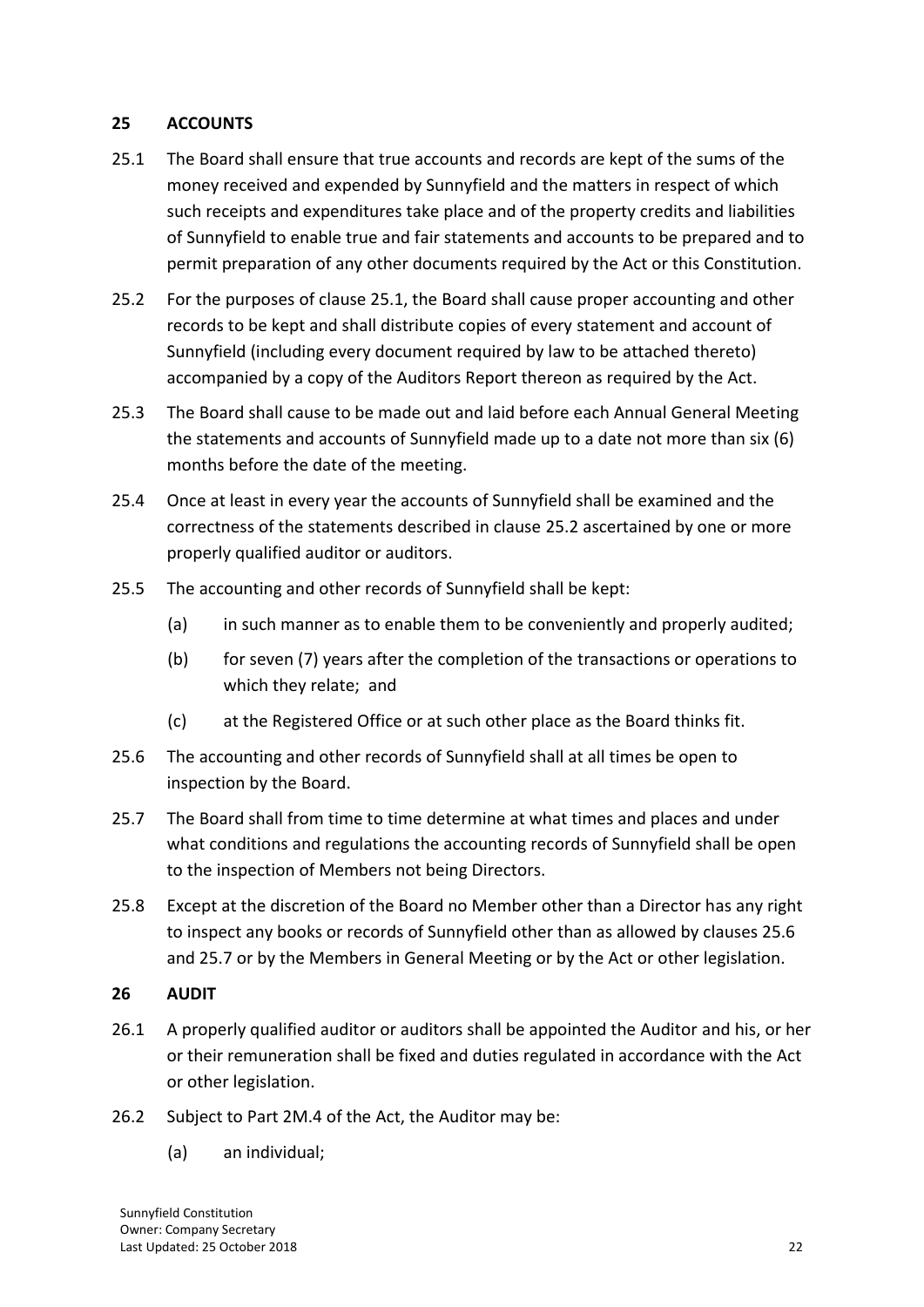- (b) a firm; or
- (c) a company.
- 26.3 A person shall not be appointed or act as the Auditor if the person is:
	- (a) an Officer of Sunnyfield, its holding company or any subsidiary company;
	- (b) a partner, an employer or employee of an Officer of Sunnyfield, its holding company or any subsidiary company; or
	- (c) a partner or employee of an employee of an Officer of Sunnyfield its holding company or any subsidiary company.

Despite clause 1.3, reference in this clause 26.3 to **Officer** includes any director secretary or employee of the Company.

- 26.4 Sunnyfield may have more than one Auditor.
- 26.5 Sunnyfield must appoint an Auditor at an Annual General Meeting and appoint an Auditor to fill any vacancy in the office of auditor at each subsequent Annual General Meeting.
- 26.6 Except where the Auditor is removed from office at the Annual General Meeting, Sunnyfield may appoint an Auditor at an Annual General Meeting only if a Member gives Sunnyfield written notice of the nomination of the individual, firm or company for appointment as the Auditor:
	- (a) before the meeting was convened; or
	- (b) not less than 21 days before the meeting.
- 26.7 An Auditor holds office until the Auditor dies, is removed or resigns from office or ceases to be capable of acting as Auditor in accordance with the Act.
- 26.8 Sunnyfield may resolve in General Meeting to remove the Auditor in accordance with Section 329 of the Act.
- 26.9 Except where a vacancy has been caused by the removal of the Auditor from office by Sunnyfield, the Board must appoint an Auditor to fill a vacancy in the office of Auditor within one (1) month after the vacancy occurs if:
	- (a) there is no surviving or continuing Auditor (where the Auditor is a company); and
	- (b) Sunnyfield has not appointed an Auditor to fill the vacancy at a General Meeting.

## **27 NOTICES**

- 27.1 The Company may give Notice to a Member by any of the following means in the Board's discretion:
	- (a) delivering it to that Member in person;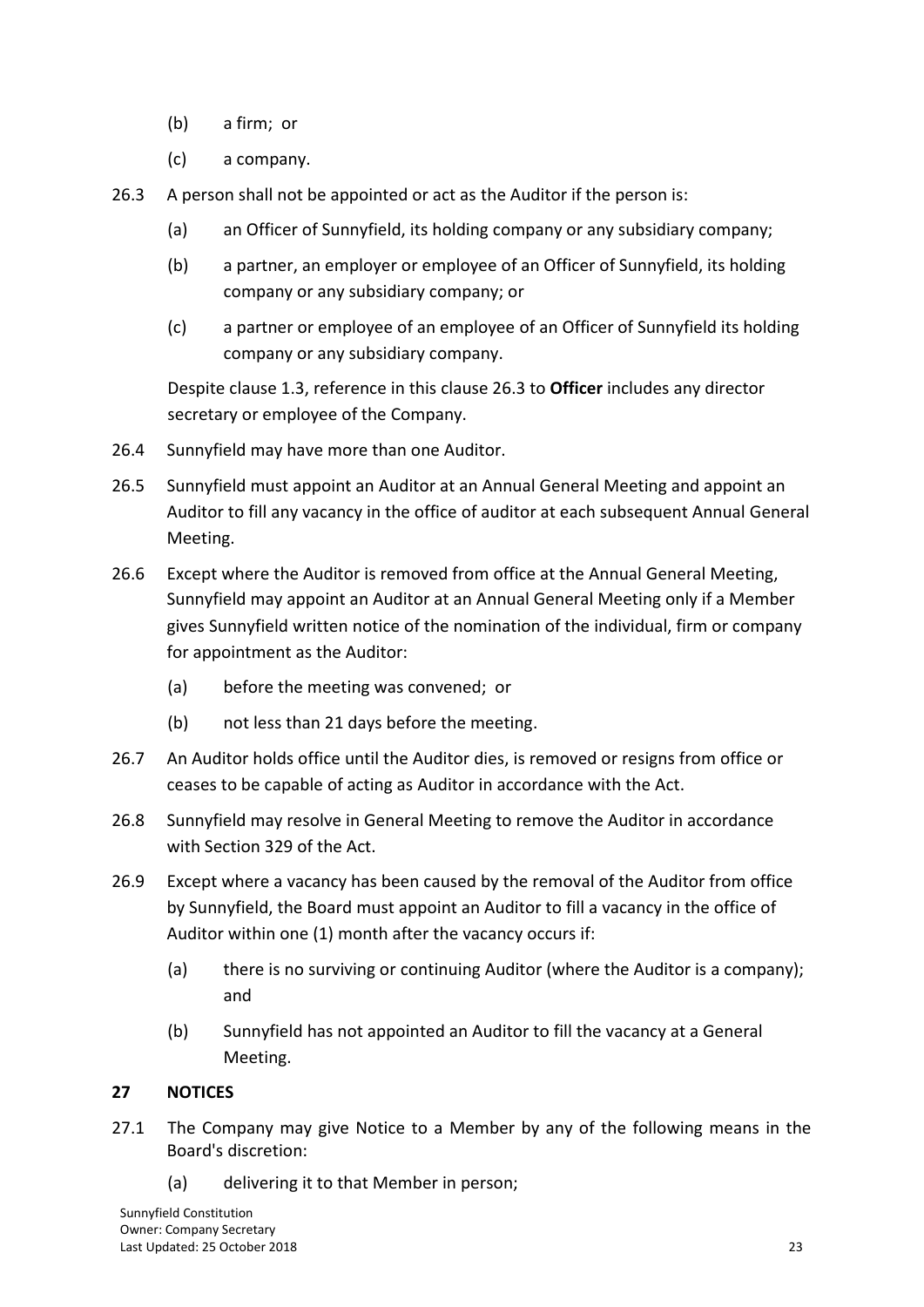- (b) delivering it or sending it by post to the address of the Member in the Register or the alternative address (if any) nominated by that Member for that purpose;
- (c) sending it to a fax number or electronic address (if any) nominated by that Member;
- (d) if permitted by the Corporations Act, notifying that Member of the notice's availability by an electronic means nominated by the Member for that purpose; or
- (e) any other means permitted by the Corporations Act.

The non-receipt of such notice shall not invalidate the proceedings of any meeting held in pursuance of such notice.

- 27.2 A Notice sent by post or air-mail is taken to be given on the day after the date it is posted. A Notice sent by fax or other electronic transmission is taken to be given when the transmission is sent. A Notice given in accordance with clause 27.1(d) is taken to be given on the day after the date on which the Member is notified that the Notice is available.
- 27.3 [Deleted.]
- 27.4 Where a given number of days' notice or notice extending over any period is required to be given the day of service shall unless it is otherwise provided be counted in such number of days or other period.
- 27.5 Notice of every General Meeting shall be given in any manner herein before authorised to:
	- (a) every Member, Honorary Life Member or Patron;
	- (b) every Director; and
	- (c) the Auditor or Auditors for the time being of Sunnyfield.

No other person shall be entitled to receive notices of General Meeting.

## **28 INDEMNITY & INSURANCE**

- 28.1 Subject to the Act, Sunnyfield shall indemnify every Officer and, if the Board so resolves, employees of Sunnyfield to the maximum extent permitted by law, against any liability incurred by them by virtue of their holding office as, and acting in the capacity of an Officer (or employee as relevant), other than:
	- (a) a liability owed to Sunnyfield or a related body corporate of Sunnyfield;
	- (b) a liability for a pecuniary penalty order under section 1317G of the Act or a compensation order under section 1317H of the Act; or